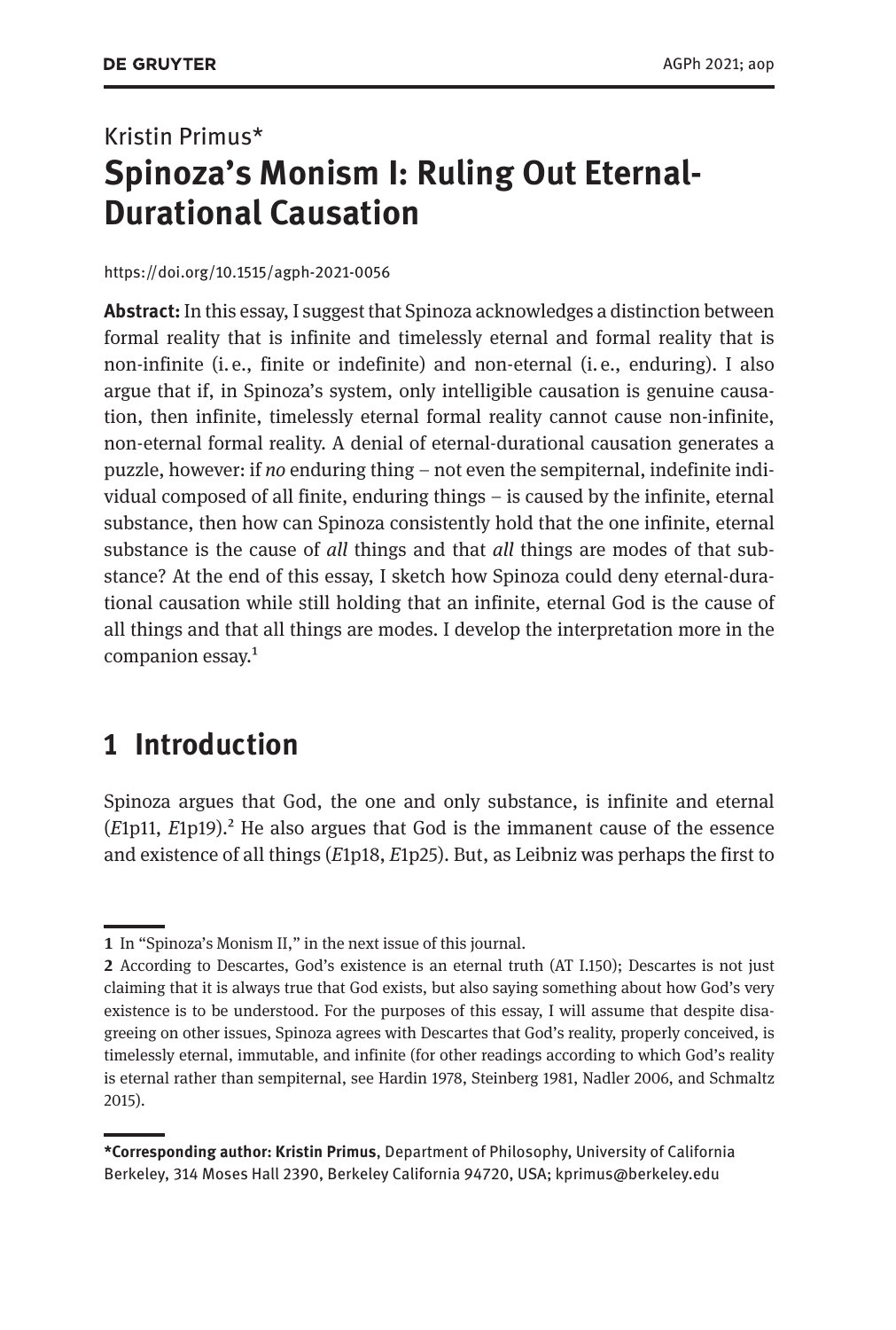point out, it is not clear, given other theses in *Ethics* Part I, how God is the cause of *all* things*.*3 First, what follows either directly or indirectly from the divine nature is also infinite and eternal (*E*1p21–23); it seems an infinite, eternal God's effects are limited to what is infinite and eternal.<sup>4</sup> Second, finite things depend on the causal activity of other finite things: a thing with "finite and determinate existence" causally depends on other things with finite and determinate existence, which in turn causally depend on other things with finite and determinate existence, and so on, *in infinitum* (*E*1p28). The question is whether Spinoza's system is coherent. If an infinite, eternal God causes only what is infinite and eternal, how does God cause anything that is finite and non-eternal? How is God the cause of *all* things, and not just the cause of infinite, eternal things?<sup>5</sup>

According to most interpreters, Spinoza has the resources to explain how an infinite, eternal substance causes the finite, non-eternal things described in *E*1p28. Proposals tend to take one of the following two basic forms. According to one kind of account, Spinoza's claim that an infinite and eternal God is the cause of all things should not be taken as the claim that God's activity is *sufficient* to cause all things: while God, an infinite and eternal substance, is the sufficient cause of the necessary, universal features of nature described by laws of nature, a finite thing only comes to be (and be determined to produce effects) given these

**<sup>3</sup>** See Leibniz's comments on Wachter 1999, 70.

**<sup>4</sup>** *E*1p21 explicitly concerns modes that are infinite and *eternal*, while *E*1p22–23 explicitly concern modes that are infinite and *exist necessarily,* a shift that an anonymous referee suggested indicates that *only* the entities in *E*1p21 are supposed to be eternal. I think the shift is merely terminological; *all* the "infinite modes" are eternal. In the immediately preceding propositions (*E*1p19 and *E*1p20), Spinoza uses *E*1def8 (according to which "eternity" is "existence itself" insofar as it follows necessarily from the divine nature) to translate talk of God's *necessary existence*  into talk of God's existence as something *eternal* (cf. E1p10s, where Spinoza says that attributes express necessity, *sive* eternity, and *E*2p44c2, where Spinoza argues that to conceive something under a species of eternity is to conceive it as necessary.). Although the propositions *E*1p21–23 concern what *follows* from the divine nature and not the divine nature itself, it is plausible that what "exists necessarily" in *E*1p22–23. can also be understood as what exists, or is real, as something *eternal*. Indeed, in *E*1p23d Spinoza takes what is infinite and exists necessarily to be at least coextensive with what is infinite and eternal: there, the entities in *E*1p21 that had hitherto been described as "eternal" are presented as "existing necessarily" (cf. the 1677 Dutch translation of the *Ethics*, in which both *E*1p21 and *E*1p22 concern infinite modes that are "eternal"; *E*1p23d describes the modes in both propositions as "existing necessarily"). For more discussion of these propositions and their demonstrations, see Primus 2019.

**<sup>5</sup>** Leibniz had other objections to Spinoza. For recent discussion of other important objections, see Laerke 2017.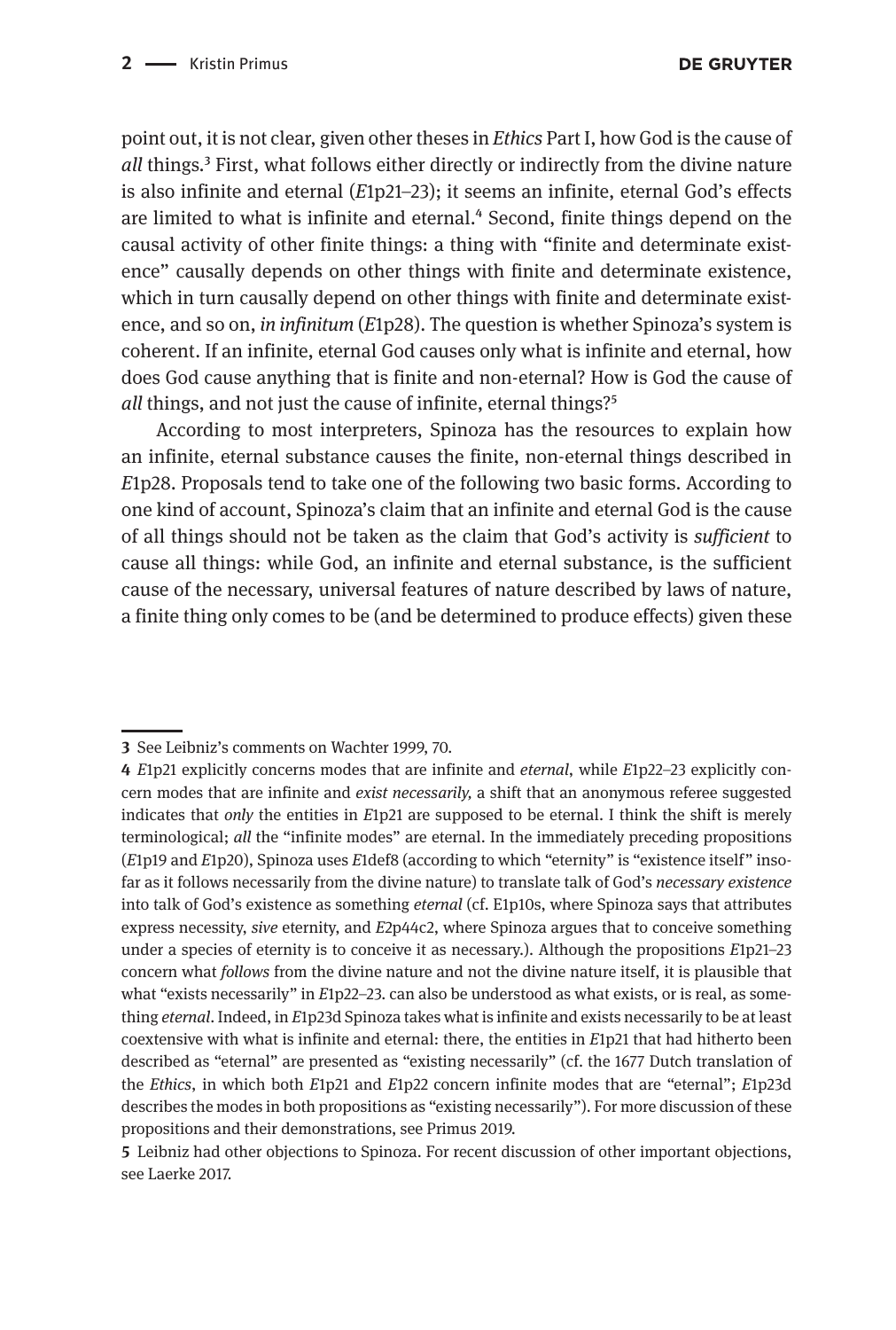universal features *and* other finite things.<sup>6</sup> According to a more common kind of account, the entire causal nexus of all "things with finite and determinate existence" is identified as one of the "infinite modes," the entities discussed in *E*1p21– 23.7 An infinite and eternal substance cannot cause a finite, non-eternal thing in isolation, but an infinite and eternal substance causes finite, non-eternal things by causing an infinite, everlasting mode that is the transitive causal system of all finite, non-eternal things.<sup>8</sup>

I will not examine versions of each kind of interpretation or canvas the philosophical or textual difficulties specific to each; such discussions can already be found in the literature.<sup>9</sup> Instead, in this essay, I will challenge an assumption common to both kinds of interpretation: viz., that Spinoza's infinite, eternal substance can cause something enduringly real, provided that that something is 1) everlasting and 2) not finite.<sup>10</sup> On the first kind of interpretation, the threat of inconsistency is defused by invoking sempiternal, universal effects: God causes finite things by causing the fundamental structures of reality that are necessary for finite things to cause other finite things. Here God, an infinite, eternal substance, has effects that are operative in the enduring world and so enjoy a kind of reality that can – unlike substance's reality – be explicated by duration or time. The second kind of interpretation relies on a different "infinite mode" that can be explicated by duration or time: God causes finite things by causing an infinite mode that is the entire transitive causal system of all finite, enduring things.

That Spinoza thinks there is a causal bridge from the infinite, eternal substance to finite, enduring things is a natural enough assumption. Indeed, one might hold that any proposal according to which there is *not* a causal bridge is a non-starter: Spinoza calls finite, enduring things "modes" (e. g., *E*1p25c) and all modes are in, conceived through, and somehow caused by the infinite, eternal substance. Furthermore, there are texts that seem to concern eternal-durational causation. For example, *E*1p21 is sometimes read as saying that God has *sempiternal* effects, effects which must "*always* [*semper*]" exist. The demonstration posits,

**<sup>6</sup>** Curley 1969, 1988, and 1990. Cf. Watt 1972 and Yovel 1989, 157–59, and 1991.

**<sup>7</sup>** The view that there is an "infinite mode" constituted by all things with finite and determinate existence is ubiquitous. For a small sample, see Gueroult 1968/1974, 1.312 f., Della Rocca 1996, 174 n14, and Melamed 2013, 131.

**<sup>8</sup>** D. Garrett 1991 (cf. Lennox 1976, Friedman 1986). Schmaltz 1997 has a subtly different view according to which the key infinite mode is an infinite, sempiternal whole that is prior in being and essence to finite things (cf. Nadler 2012 and Scribano 2008).

**<sup>9</sup>** For an overview and bibliography, see Newlands 2018.

**<sup>10</sup>** Melamed 2013, 121–26; Grey 2014, 458; A. Garrett 2003, 40–42; Lin 2012, 436; Garber 2015, 517; Schmaltz 2015.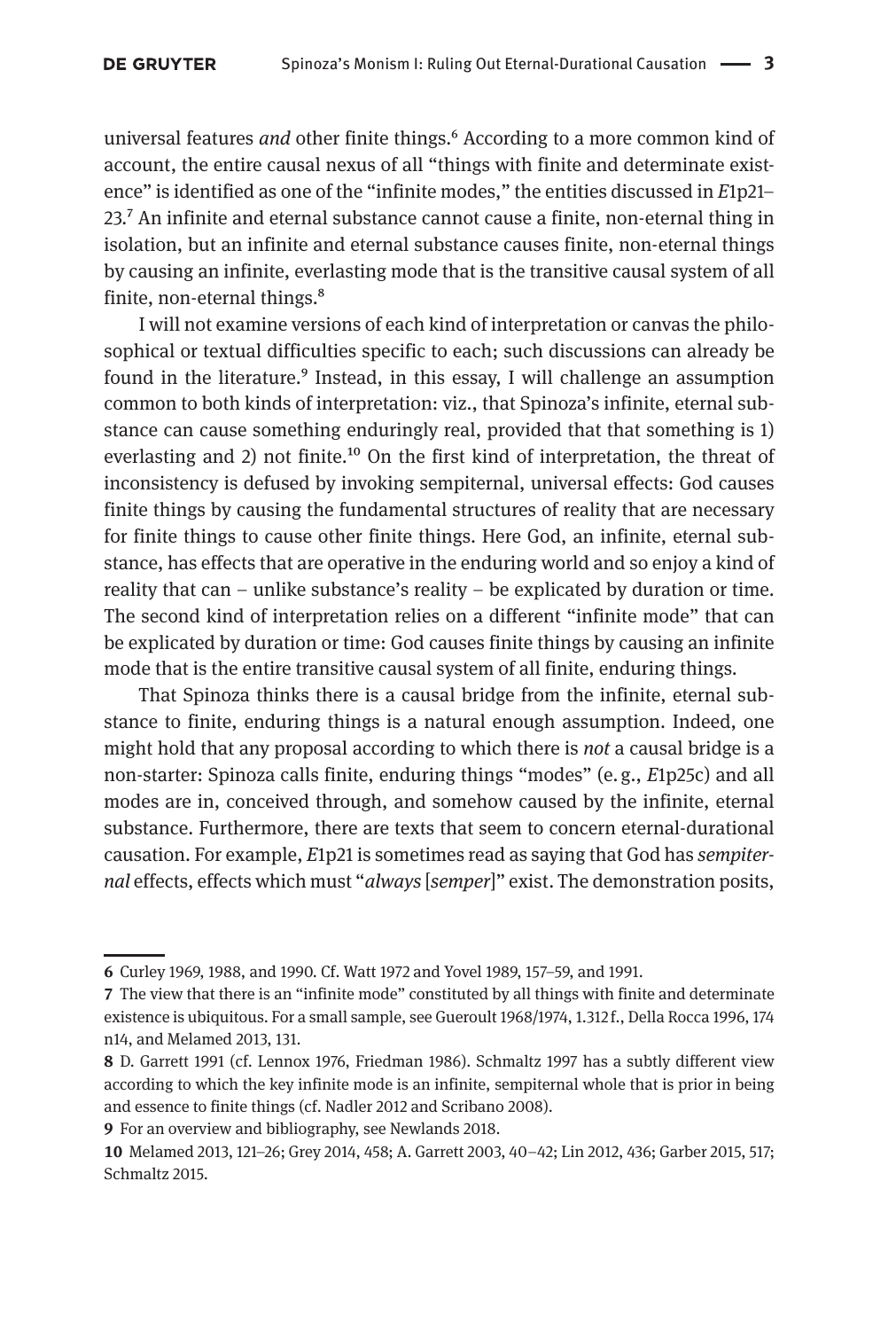for reductio, that "God's idea in thought" has but a "determinate existence, or duration." The point seems to be that the *durational* existence cannot be limited: God's idea "must *always* exist," or be a sempiternal "infinite mode."11

Yet, as I hope to show, there are also reasons to think that there might not be a causal bridge from God, conceived as eternal and infinite, to the non-eternal, non-infinite things of *E*1p28.12

I begin by discussing *E*2p8–9. I argue that in this stretch of text, Spinoza argues that an idea of a thing *t* does not simply represent *t* as formally real; what is also represented is whether *t* enjoys formal reality that is infinite and eternal or formal reality that is non-infinite and non-eternal.<sup>13</sup> There are, as it were, two "flavors" of formal reality in Spinoza's system. I then take a broader view in Section 3, arguing that if we think Spinoza is committed to the intelligibility of divine causation (and the inherence of effects in the divine cause), we can expect Spinoza to reject causation between infinite, eternal formal reality and non-infinite, non-eternal formal reality and to hold that an infinite, eternal substance cannot cause *anything* enduring.14

But if an infinite, eternal substance cannot cause *anything* enduring, then available strategies for responding to Leibniz's objection on Spinoza's behalf will not work, since God, the infinite, eternal substance, cannot cause either the entire enduring world over all time or some everlasting, universal feature of enduring reality. I will conclude the essay by outlining an interpretation according to which it is consistent for Spinoza to deny eternal-durational causation

**<sup>11</sup>** Curley 1969, 107, and 116; Gueroult 1968, I.309; Melamed 2013, 122–26; Wolfson 1934, I.376 f. See Primus 2019 for an alternative reconstruction of *E*1p21d.

**<sup>12</sup>** Although he does not argue for the point as I do, Schnepf also puts pressure on the idea that we should seek such a causal link. On Schnepf's reading, there are distinct aspects of a thing that call for distinct kinds of causal explanation (Schnepf 2011, 51–56). Importantly, we should be careful not to conflate the explanations: "an actual deduction [from God] of the concrete history of individual things is […] by principle, excluded" (Schnepf 2011, 55). Cf. Youpa, who argues that "insofar as a singular thing is in the common order of nature [the transitive causal series of *E*1p28], it is not in God, and insofar as it is in God, it is not in the common order of nature" (Youpa 2011, 324).

**<sup>13</sup>** Here "formal reality" is understood in the Cartesian sense of the reality a thing enjoys in virtue of being an existent thing (cf. AT VII.41 f., 102–4). Granted, Spinoza does not tend to use the term 'formal reality' (*realitas formalis*), preferring 'formal being' (*esse formale*) (see, e. g., *E*2p5, *E*2p7s, *E*2p15). Spinoza does occasionally equate '*esse'* and *'realitas*' (see *E*1p9, *E*1p10s), so I do not think it is that misleading to discuss kinds of *formal reality* rather than kinds of *formal being.* **14** What I say in this essay complements Primus 2019, in which I argued that the propositions concerning the "infinite modes" (E1p21–23) help establish that *all* effects of an infinite and eternal substance are infinite and eternal modes.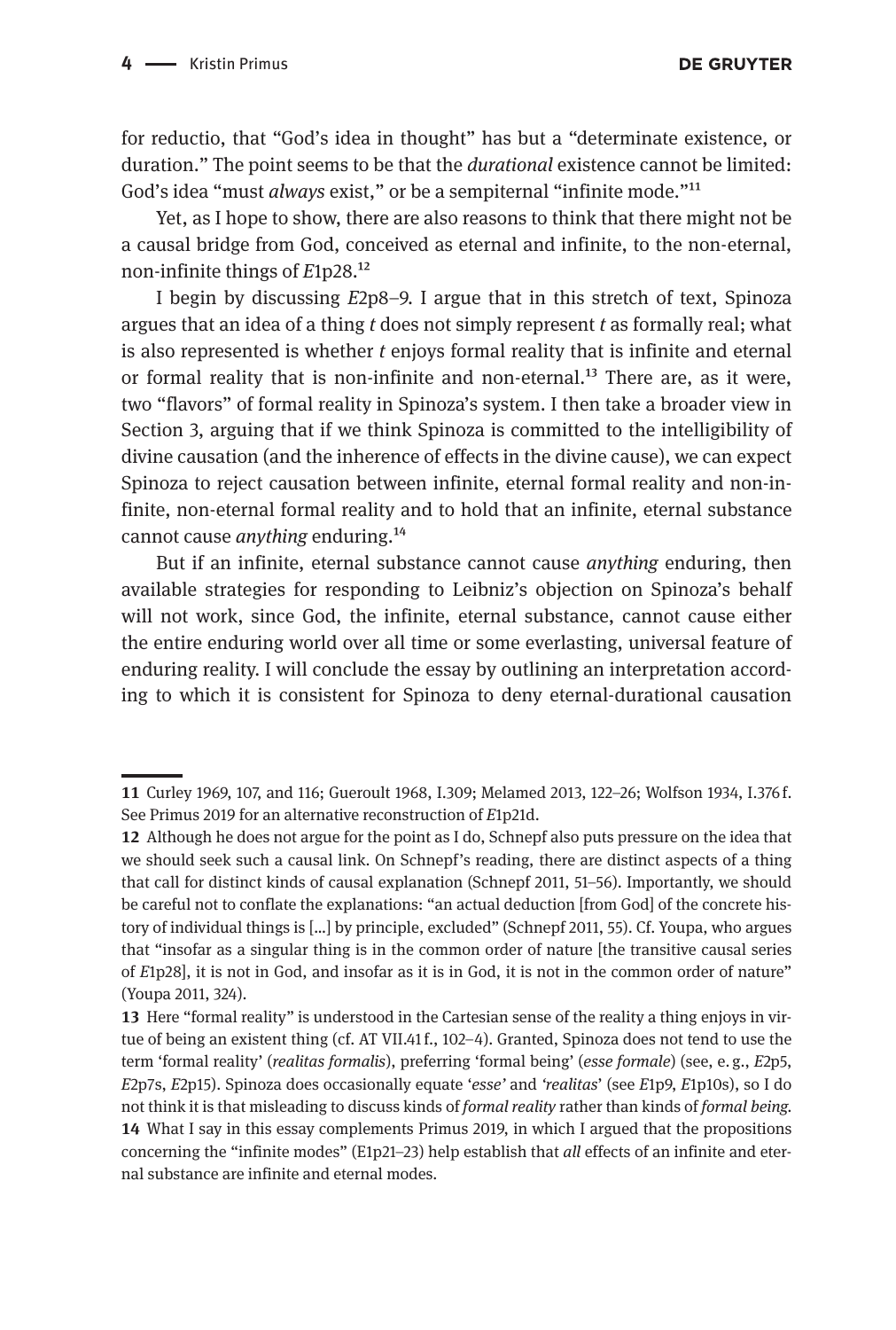while also holding that God, the infinite, eternal substance, is the cause of all things. I develop this interpretation further in the companion piece.

# **2 A Closer Look at** *E***2p8**

In this section, I suggest that a takeaway from *E*2p7–*E*2p9 is that an idea does not just represent a body as either existent or non-existent: an idea represents a body either 1) as something that exists in the way that enduring things exist, as *enduringly* formally real, or 2) as something that exists in the way that eternal things exist, as *eternally* formally real.15 A body either exists or does not exist, but to merely say that it exists is underspecified: does the thing exist as something with the reality of an eternal truth or true and immutable nature, or does it exist as something with the reality of a thing that came to be and is now actually enduring in time?16

Consider *E*2p7, which introduces the "doctrine of parallelism": "the order and connection of ideas is the same as the order and connection of things."17 I first want to highlight the proposition's corollary:

God's [NS actual] power of thinking is equal to his actual power of acting. That is, *whatever follows formally* from God's infinite nature *follows objectively* in God from his idea in the same order and with the same connection. (my emphasis)

**<sup>15</sup>** In arguing that Spinoza distinguishes eternal, infinite formal reality from non-eternal, non-infinite formal reality, I will be advancing what Laerke 2017 calls a "Platonizing interpretation" (other Platonizers include Bennett 1984, Delahunty 1985, Donagan 1988, Matson 1990, Rivaud 1905, Jarrett 2001, Martin 2008, Scribano 2008, D. Garrett 2009, Viljanen 2011 and 2014, Ward 2011, and Schmaltz 2015). Laerke rejects all such interpretations, instead advancing an "aspectual" interpretation that he argues better captures Spinoza's monist framework. I will not be able to address Laerke's proposal here; my aim in this essay and the companion essay is to introduce a new "Platonizing" interpretation of Spinoza's monist framework – one that is, as will become clearer in the companion essay, also an acosmist interpretation.

**<sup>16</sup>** Note that to say that something does *not* exist is also underspecified. It is one thing for something to not exist as a true and immutable nature; it is another thing for something to not exist *now*. Spinoza does not use the term 'true and immutable nature,' but for defense of the idea that the entities discussed in *E*1p21–23 are conceptual descendants of Cartesian true and immutable natures and eternal truths, see Primus 2019.

**<sup>17</sup>** There is, of course, a lot of debate about Spinoza's "parallelism" of minds and bodies. Here I will assume that the *one and the sameness* in *E*2p7 is the one and the sameness of a *representation* of a body, i. e., an *objectively real body* in thought, and a *formally real body* in extension. Here there is *one essence* conceived under different attributes as enjoying different realities. Cf. Hübner 2019.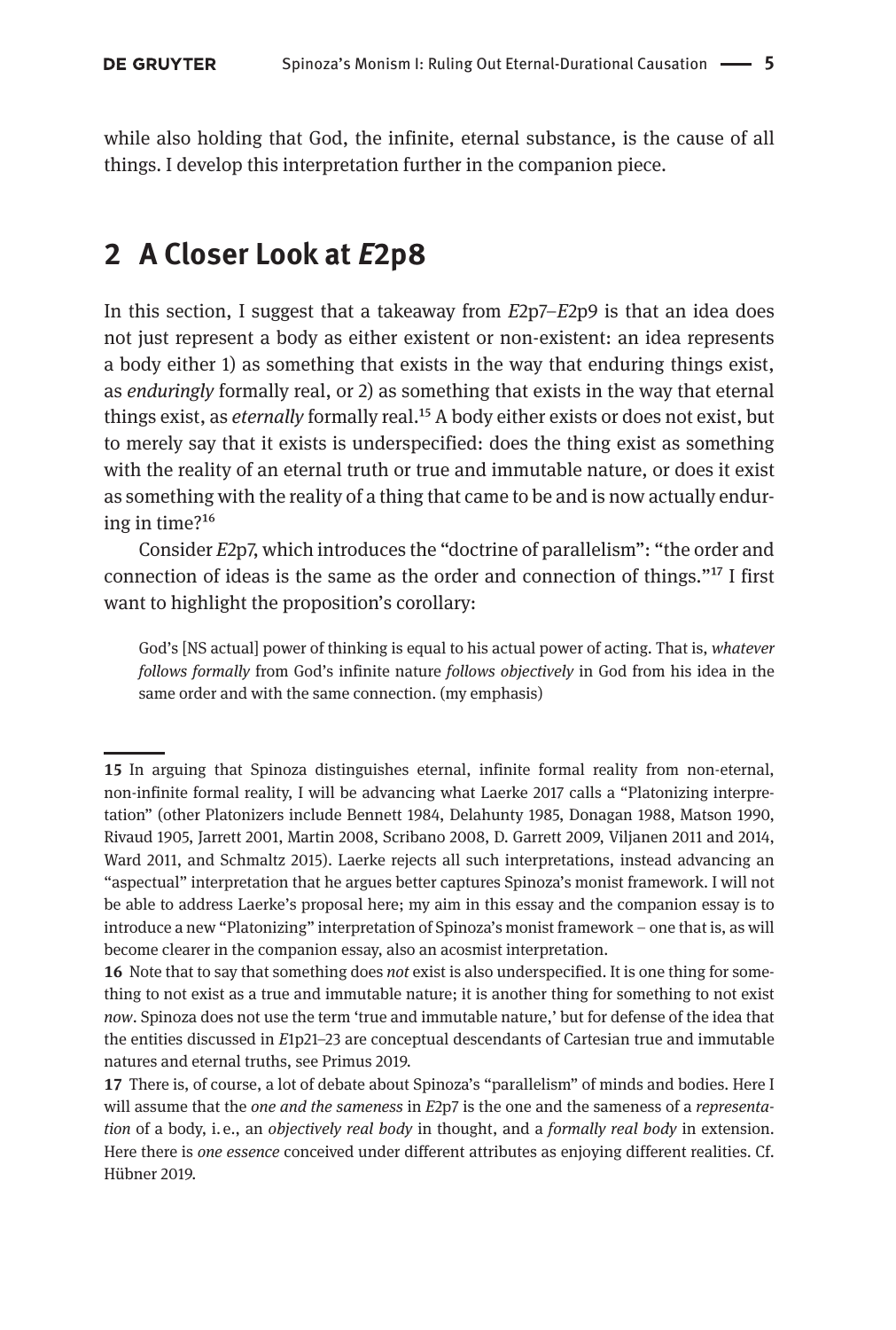According to *E*2p3, there is an idea of *God's essence and all that follows with necessity from that essence*. This idea of God's essence and everything that follows from it is God's infinite intellect.18 Ideas in this intellect are *true*: the order and connection of objectively real representations is the same as the order and connection of *formally real ideata* (*E*2p7)*.*19 There is perfect agreement of a *representation of a body B* and *body B* itself because the objectively real body and the corresponding body existing outside of thought, a formally real body, are "one and the same thing, which is explained through different attributes" (*E*2p7s).20

*E*2p8, which Spinoza says in the demonstration is "evident" from E2p7 and "is understood even more clearly" from *E*2p7s, is this:

The ideas of singular things, or [*sive*] of modes, that do not exist must be comprehended [*comprehendi*] in God's infinite idea in the same way as the formal essences of the singular things, or [*sive*] modes, are contained [*continentur*] in God's attributes.

Here is one way to understand this passage. Where *E*2p7 concerns ideas of *existing*  things, *E*2p8 concerns ideas of *non-existing* things. In both cases, in the infinite intellect, there is a "parallelism" of objective reality and a formally real ideatum in extension: in each case, *one and the same* thing is conceived under different attributes. Just as an idea representing an existing circle and the circle existing in nature are one and the same thing conceived under different attributes (*E*2p7s), so

**<sup>18</sup>** Spinoza does not use the term "infinite intellect" in *E*2p3 or its demonstration, but that term does appear in *E*1p16, which is cited in *E*2p3d. That *E*2p7 relies on *E*2p3 has been noted by Curley 1988, Della Rocca 1996, and Wilson 1991.

**<sup>19</sup>** A true idea agrees with its object [*ideato*] (*E*1a6). There are two words Spinoza uses for the "object" of an idea, '*ideatum*' and '*objectum.*' The latter term is used more broadly, referring to what is objectively real, what is real outside the idea, or both. For example, when Spinoza says that the "object constituting the human mind is the body" (*E*2p13), he uses '*objectum*': in this context, the point seems to be both that a human mind represents the human body (i. e., the human body is objectively real in thought) and that that human body is formally real in extension. '*Ideatum*' is used when Spinoza discusses the truth of ideas; when ideas are true, what is objectively real in thought is also formally real, and what is formally real is the true idea's *ideatum* (see *E*1p30d, *E*2p43s). Here I disagree with D. Garrett, who holds that '*ideatum*' is the broader notion (D. Garrett 2017, 201).

**<sup>20</sup>** Cf. Descartes, AT VII.102 f. In taking the "one-and-the-sameness" of *E*2p7s to be the "oneand-the-sameness" of a thing existing in thought and a thing existing outside of thought, I am reading Spinoza as coopting a Cartesian account of representation (cf. Hübner 2019). While *E*2p7 hinges on conceiving an idea in terms of what the idea represents, the reality of ideas is not exhausted by objective reality, as one may also conceive the idea in terms of formal reality (*E*2p5, *E*2p7s). I read *E*2p21 as also about ideas conceived as formally real acts of thinking. I say more in Section 3. For more discussion see Primus 2021.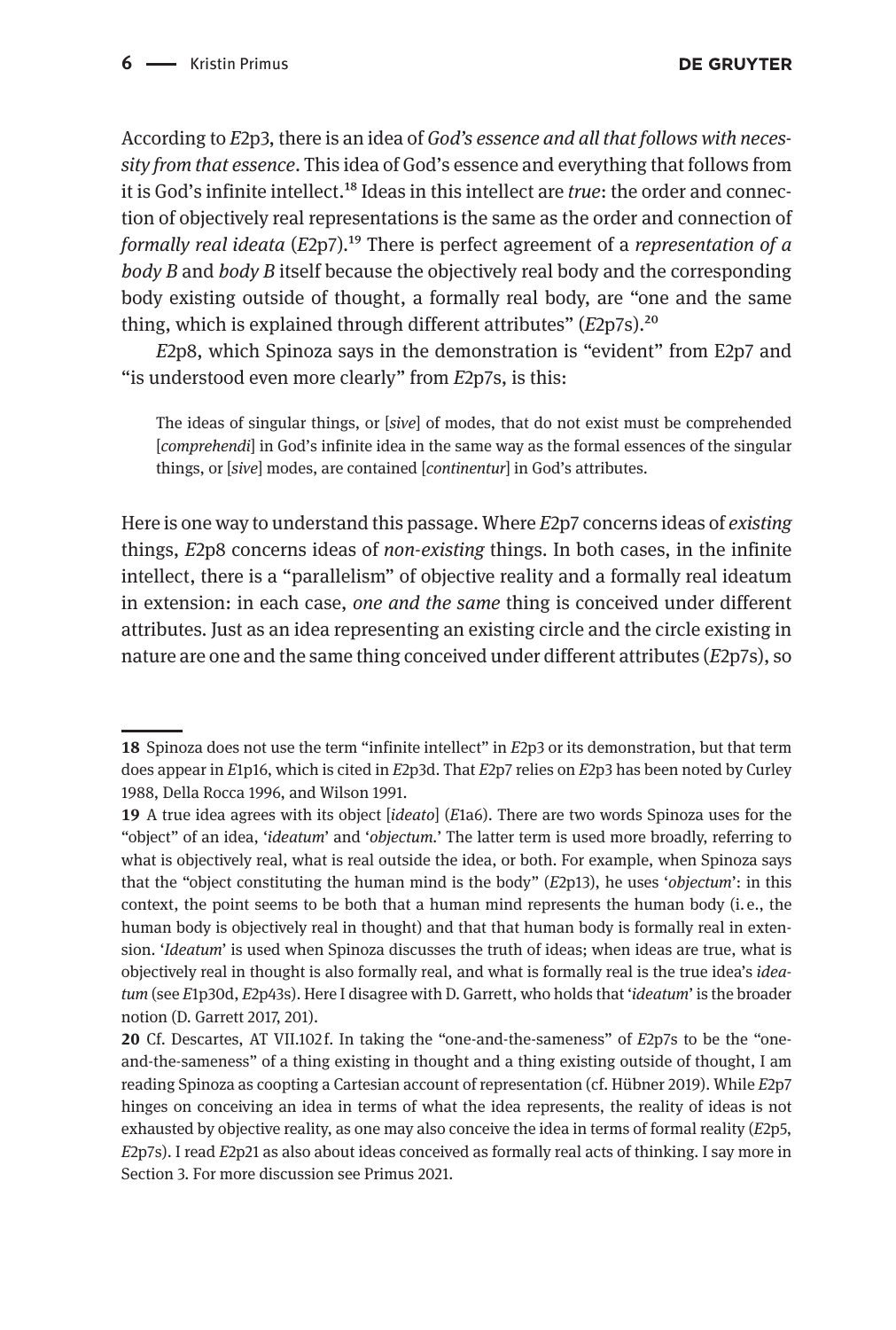the idea representing a non-existing circle and a non-existing circle are one and the same thing conceived under different attributes. The "non-existing circle" is a "formal essence" that is "contained" in an attribute, and this "formal essence" is not something that exists or is real.

However, I do not think the "parallelism" of *E*2p8 is between *ideas of non-existing things* and *non-existing things.* Rather, the parallelism is between *ideas of eternally formally real essences* and the *eternally formally real essences*. We can understand *E*2p8 as conveying the following. Because all essences following from the divine nature are "contained" in God's necessarily (eternally) real attributes, all essences have *eternal* formal reality as eternal modes caused by substance.<sup>21</sup> (As I will explain in the next section, this eternal reality is also *infinite* reality, but here I will couch the discussion just in terms of *eternal* reality.) And because the "order and connection of ideas is the same as the order and connection of things" (*E*2p7), there are true *ideas* of these eternal essences "comprehended in God's infinite intellect": one and the same thing can be conceived either as an eternal essence in thought or as an eternal essence in extension. Even things that do not *now* exist as enduring singular things have eternally formally real essences, so in "God's infinite idea," there are true ideas of those things "that do not [*now*] exist [*as enduring things*]."22

The infinite intellect's ideas represent things as existing *eternally*, or as enjoying *eternal* formal reality; the ideas represent the eternal things in virtue of the eternal things being objectively real in thought. In the corollary, Spinoza notes that there are also ideas representing things *as enduring things*:

When singular things are said to exist, not only insofar as they are comprehended in God's attributes, but insofar also as they are said to have duration, their ideas also involve the existence through which they are said to have duration. (*E*2p8c)<sup>23</sup>

**<sup>21</sup>** One might think that Spinoza's saying that formal essences are "contained" in God's attributes implies that they are *not* caused by God and thus do not have any formal reality; in that case, a formal essence is not a *formally real* essence. However, in *E*2p7s, Spinoza uses 'formal' in referring to *formal reality that has a cause*: the "formal being [*esse formale*] of the idea of the circle can be perceived only through another mode of thinking, as its proximate cause." I think it is unlikely that Spinoza employed a different sense of 'formal' in *E*2p8 (cf. Yovel 1989, 162). Note too that in *E*1p17s, Spinoza uses "formal essence" to mean what is *formally* (rather than objectively) real: "the truth and formal essence of things [*formalis rerum essentia*] is what it is because it exists objectively in that way in God's intellect."

**<sup>22</sup>** Granted, taking *E*2p8 this way, with these interpolations, requires reading ahead to *E*2p8s and *E*2p9. Given *E*2p8's obscurity, I think looking to the proposition's immediate textual context for some help is warranted.

**<sup>23</sup>** Cf. *CM* I.2 (G I.238 f.). It is unclear from the text whether Spinoza means that there is *one*  idea of a thing that gains content when that thing is said to exist not just as an eternal essence,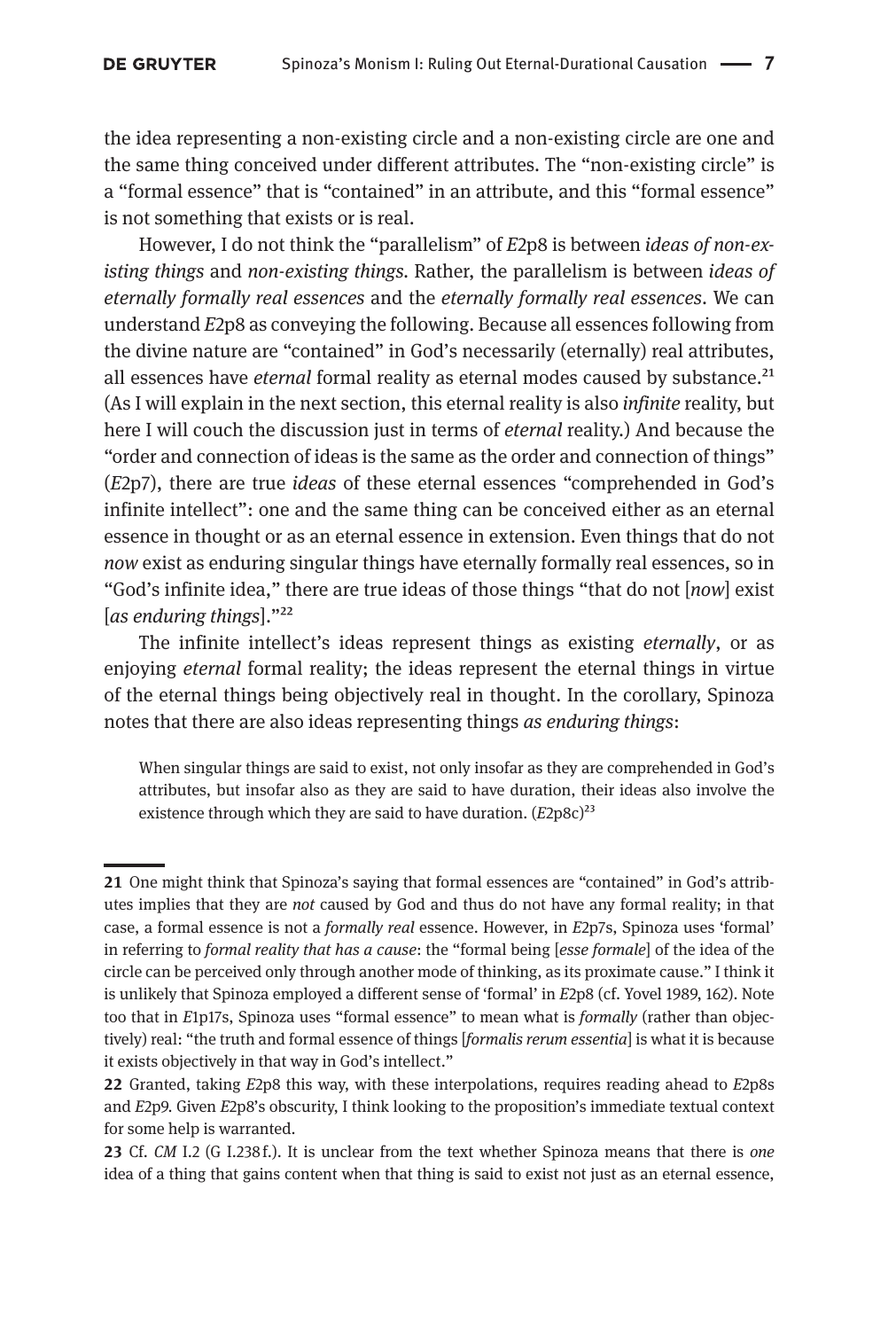We might read "ideas also *involve the existence* through which they are said to have duration" (my emphasis) in two ways. On one reading, the claim is that when a thing x has duration, there is an idea of x as enduring, and that idea involves or implicates the existence of the particular things q, r, s that caused the thing's initial generation or help the thing endure over time.<sup>24</sup> On another reading, the claim is just that when a thing has duration, there is an idea of that thing as continuing in its existence, and this idea does not involve or implicate other particular things q, r, s, but rather a kind of existence or formal reality which can be described as *continuing*.25

Cognition of an effect depends on and involves cognition of its cause (*E*1a4), so there is a case to be made that the idea of an enduring thing *will* implicate the causes of its becoming (and/or remaining) an enduring thing. However, I think the latter reading better captures the emphasis in *E*2p8c. Consider the illustration Spinoza provides in *E*2p8s. This scholium does not explicitly mention the causes of the coming to be of an enduring thing, but it does seem to underscore that ideas can differ in the formal reality they represent things as having:

[…] I shall try as far as possible to illustrate the matter: the circle is of such a nature that the rectangles formed from the segments of all the straight lines intersecting in it are equal

to one another. So in a circle there are contained infinitely many rectangles which are equal to one another. Nevertheless, none of them can be said to exist except insofar as the circle exists, nor also can the idea of any of these rectangles be said to exist except insofar as it is comprehended in the idea of



the circle. Now of these infinitely many [rectangles] let two only, namely [those formed from the segments of lines] D and E, exist. Of course their ideas also exist now, not only insofar as they are only comprehended in the idea of the circle, but also insofar as they involve the existence of those rectangles. By this they are distinguished from the other ideas of the other rectangles.

but also as a presently enduring thing. I am inclined to say that there are *two* ideas of the thing, one which represents the thing's essence as something eternal and the other which represents it as something enduring. As Spinoza points out in *E*2p9, the "idea of a singular thing which actually exists has God for a cause not insofar as he is infinite, but insofar as he is considered to be affected by another idea of a singular thing which actually exists"; the implication is that this idea's formal reality does not have the same cause as the idea representing the thing as something eternal. **24** See Laerke 2017, 30–33. See footnote 28 below.

**<sup>25</sup>** Spinoza clarifies in *E*2def5 that 'duration' [*duratio*] means an "indefinite continuation of existing" (cf. *Principles* I 55, AT VIIIA 26). So, to "have duration" does not mean having some *definite,* or determinate*,* duration (i. e., existing for some specified span of time); it is to exist as something that endures over time, where the measure of that endurance is not encoded in a thing's essence or determined by the thing's efficient cause (*E*2def5exp., cf. *E*3p8). I assume that the efficient cause in *E*2def5exp. is the cause of the coming to be of the thing, or the kind of efficient cause I take to be under discussion in *E*1p28.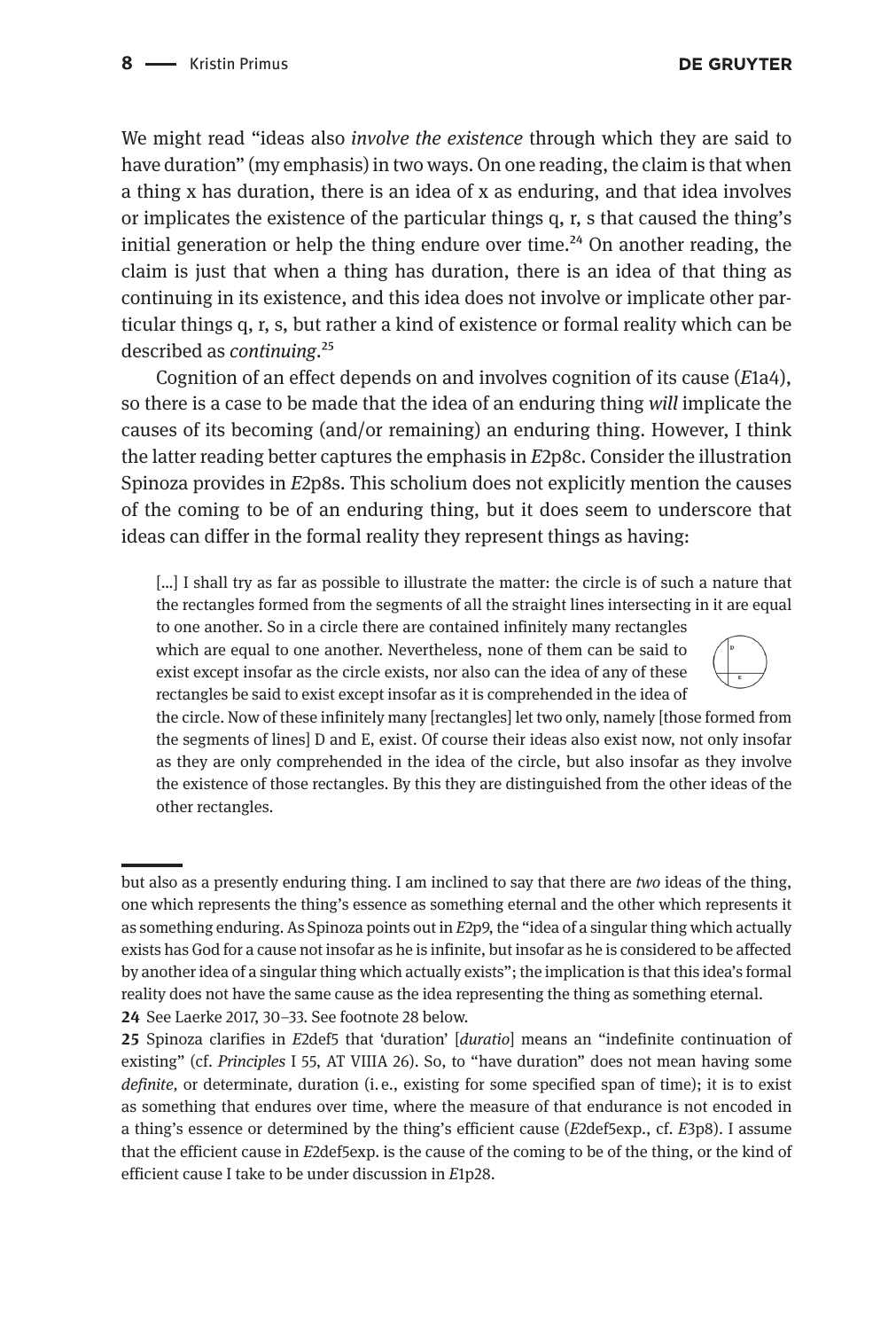From the circle's nature it follows with necessity that the circle "contains" infinitely many equally sized rectangles. Although Spinoza does include a diagram with a circle with lines inscribed within it, I do not think that at the beginning of *E*2p8s we are supposed to attend to the circle *as* an actually-drawn figure on the page. If the circle is supposed to be a stand-in for *substance,* it makes sense to conceive of the circle as existing as substance does: namely, as an eternal truth (*E*1def8exp.) – with the caveat that unlike substance, the circle does not exist as an eternal truth by its own nature alone. Insofar as the circle exists as an eternal truth or true and immutable nature, an infinity of rectangles also exists as eternal truths, as *propria* of the circle's essence. Analogously, from the nature of substance infinitely many things in infinitely many modes, i. e., "everything which can fall under an infinite intellect" (*E*1p16), follow with necessity, and these are all *in* substance (*E*1p15). If substance exists as an eternal truth, then *all*  the things following with necessity from that eternal truth – all the *propria* – also exist as eternal truths, eternal modes of an eternal substance.<sup>26</sup>

The ideas of the rectangles only exist insofar as there is an idea of the circle's essence. Yet these ideas of the rectangles are not ideas of rectangles that have been constructed and now endure; the ideas of the rectangles are ideas of what specific geometrical natures there must be given the nature of a circle. Similarly, the ideas of each of the infinity of things following from substance's nature are ideas of what things must be given God's eternal attributes.

When, at some time, two equally sized rectangles are constructed from the lines D and E that are inscribed in an actually-drawn circle, there are ideas of these "actually existing" rectangles; these ideas represent the two rectangles *as*  enduring things, not as eternal truths. These ideas are distinguished from the ideas of eternal truths in virtue of differing in the kind of reality the rectangles are represented to have.<sup>27</sup>

In *E*2p9, Spinoza turns to ideas of the causes (and effects) of finite, enduring things. The order and connection of finite things coming to be, enduring for a while, and ceasing to be is the same as the order and connection of the *ideas* of those finite things:

**<sup>26</sup>** See Primus 2019 for further defense of the claim that in Spinoza's system, *everything* following from the divine nature (as in *E*1p16) exists as eternal truths.

**<sup>27</sup>** One might suppose that an idea of an eternal formal essence is an idea representing something *as possible*; the idea representing the thing as enduring, or actual, is the idea of the actualization of the formal essence (cf. D. Garrett 2009). On my reading of *E*2p8, Spinoza is not arguing that ideas of formal essences are ideas of things *as possible*: they are ideas of eternally formally real things, and such things *are* actual, or real, in the second sense of "actual" in *E*5p29s (i. e., *sub specie aeternitatis* as "contained in God" and "following from the necessity of the divine nature").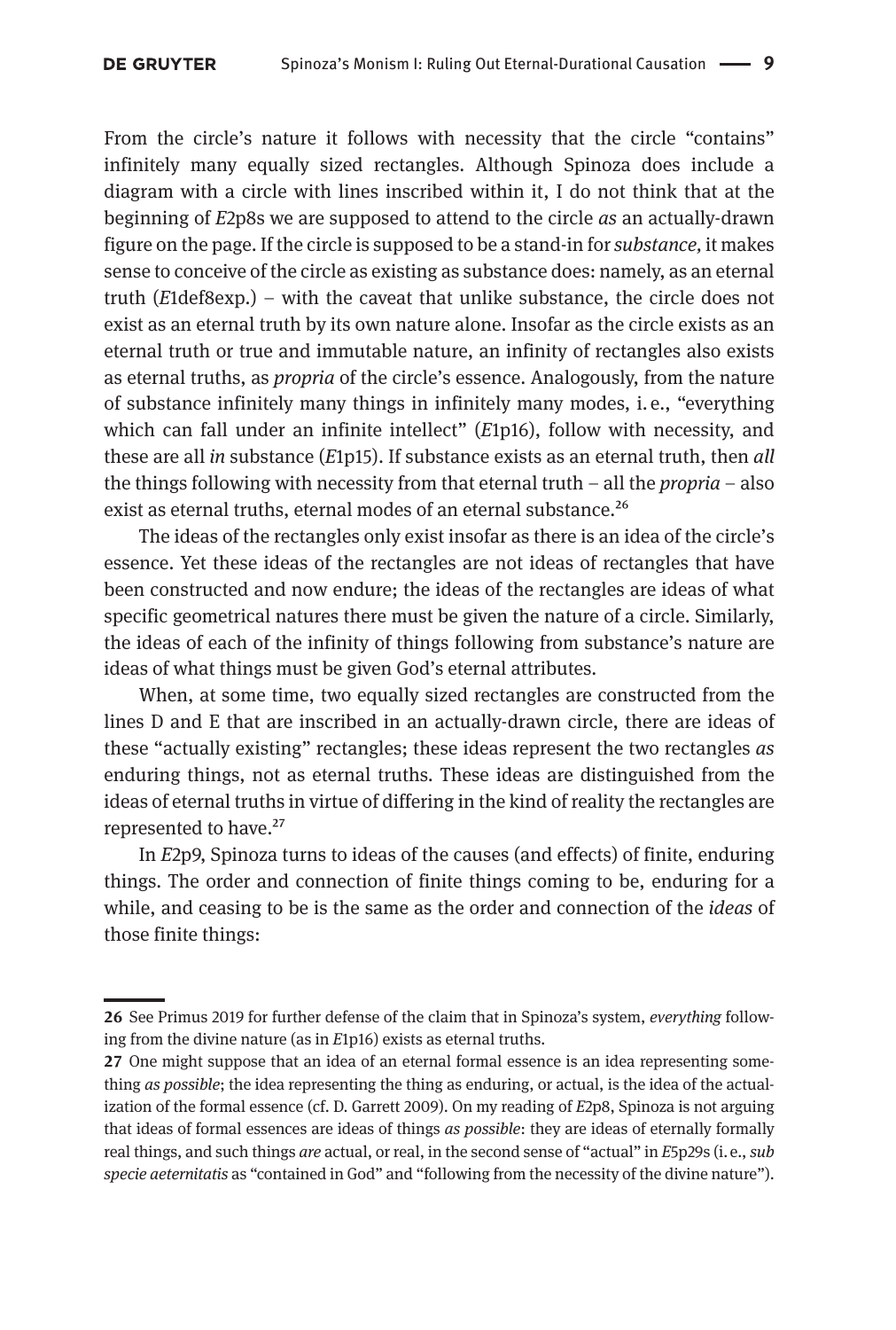The idea of a singular thing which actually exists [i. e., is enduringly real] has God for a cause not insofar as he is infinite, but insofar as he is considered to be affected by another idea of a singular thing which actually exists [i. e., is enduringly real]; and of this [idea] God is also the cause, […] and so on, to infinity.

Things conceived of as *eternally* real cannot ever be conceived as not eternally real; such things are *eternal* modes necessarily caused by a necessarily eternal substance. However, things conceived as finite, enduringly real things can be conceived as changed (or even destroyed) by other finite, enduringly real things.<sup>28</sup>

In sum, *E*2p7 focuses on the *one-and-the-sameness* of ideas of bodies and bodies: there is a representational parallelism of objective reality in thought and formal reality in extension. *E*2p8 and *E*2p9 introduce another layer of complexity.29 There is a parallelism of *ideas* of eternally formally real things and eternally formally real things, as well as a parallelism of *ideas* of enduringly formally real things and enduringly formally real things.

It has been suggested that *E*2p8 can help us understand how an infinite, eternal God causes finite, enduring things.<sup>30</sup> From what I have said here, however, *E*2p8 and *E*2p9 establish that there are ideas of the formally real causal structures described in *E*1p21–23 and *E*1p28. How these formally realities (or ideas thereof) are related is not yet clear.

# **3 Putting Some Pressure on a Common Assumption**

Spinoza is famously strict about what must be the case for one thing to *cause*  another thing. Things that "have nothing in common with one another also cannot be understood through one another, or the concept of one does not involve the concept of the other" (*E*1a5). Things that cannot be understood through one

**<sup>28</sup>** While I do not think Spinoza does so in these propositions, he can account for how a mind represents a thing *as non-existing* in the sense representing a thing as not being, at some point, *enduringly* real (see, e. g., *E*2p49s/G II 134). To represent something as that which did endure but is no longer enduring, one represents causes of that thing's coming to be as well as causes of its destruction; in the absence of representations of destructive causes – but with the presence of representations of the thing's coming to be – the idea will be of the thing as (now) enduring. See Laerke 2017, 30–33. Cf. Moreau 1994, 501.

**<sup>29</sup>** There is yet another layer of complexity that I will not discuss here: the parallelism of modes across God's other attributes. See Melamed 2013, ch. 5.

**<sup>30</sup>** E.g., Tad Schmaltz 1997, 217 f.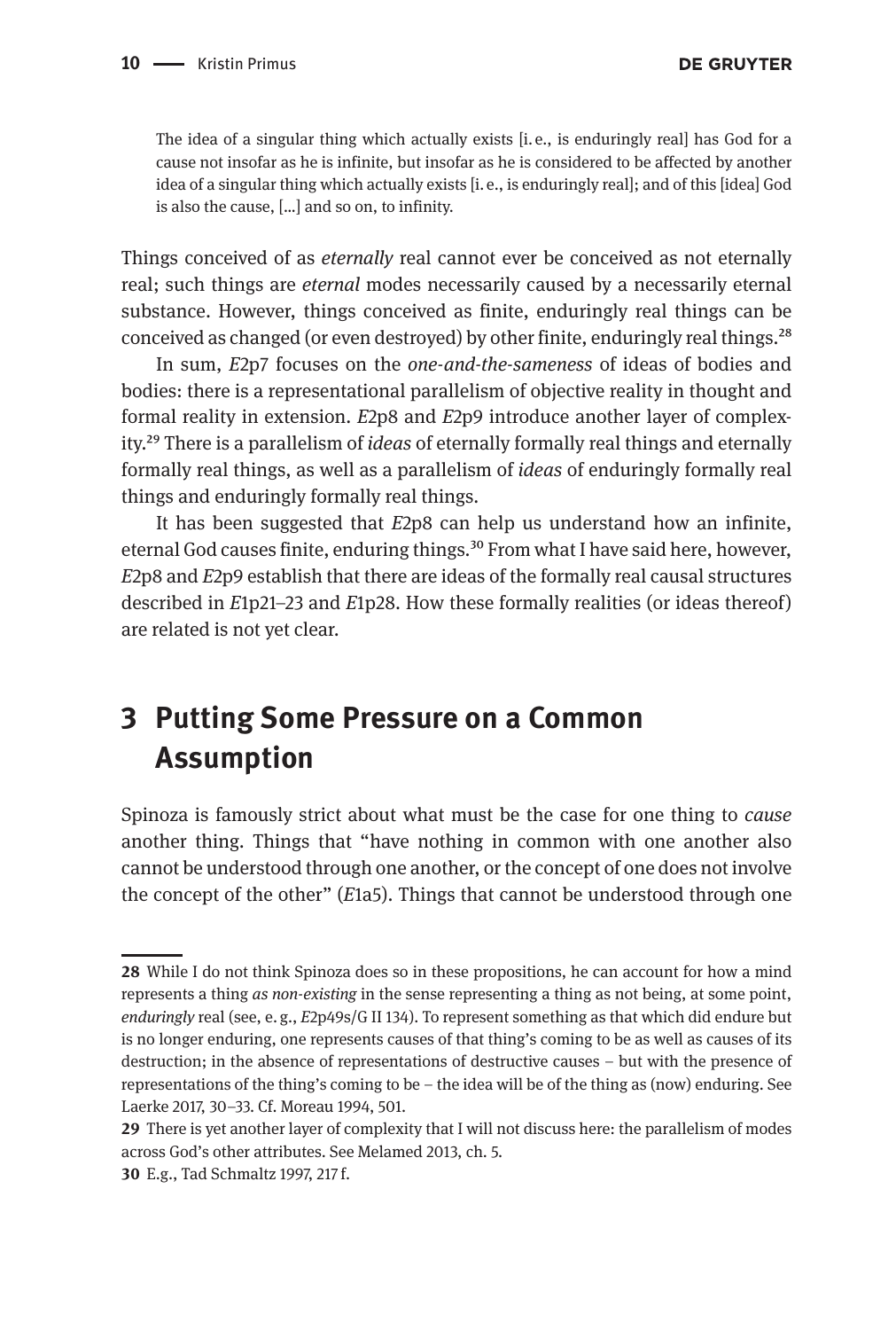another cannot be causally related (*E*1p3): "cognition of an effect depends on and involves cognition of its cause" (*E*1a4). A difference in attribute precludes causation: the concept of a body does not depend on or involve the concept of thought, but it does depend on and involve the concept of extension; a body thus cannot be understood as caused by substance considered under the attribute of thought (*E*2p6, *E*3p2d).

Interpreters have assumed that something enduringly real *can* be a mode immanently caused by an eternal, infinite substance, provided the enduring thing is "infinite" and that the substance and enduring thing are understood under the same attribute. In this section, I put some pressure on this assumption. I will not claim that the infinite, eternal substance conceived under, say, the attribute of extension and some indefinite and sempiternal extended thing have "*nothing* in common" – they are both thought to enjoy reality outside the mind or outside of thought. I will argue, however, that there are basic features of the putative effect (e.  g., a transitive causal structure) that are not explained by the putative eternal, infinite cause. It seems that for causation (and, I suggest, the inherence of the effect in the cause) to be intelligible, it is not enough for the cause and effect to both be thinking or both be extended: cause and effect must also be both eternal and infinite or both non-eternal and noninfinite.

First consider the inter-attribute case. Substance conceived under the attribute of extension cannot cause either a thinking substance or thinking modes, and a body and a mind cannot causally interact. What is extended and what is thinking have "nothing in common," or the "concept of the one does not involve the concept of the other." While a full discussion of the attributes is well beyond the scope of this essay, it is worth saying a bit more about the concepts of thought and extension relevant to the causal prohibition.

Return once again to the example in *E*2p7s: the *idea of a circle existing in nature* and the *circle existing in nature* are one and the same thing considered under different attributes. An idea represents the circle existing in nature in virtue of the circle being objectively real in thought. Yet one and the same thing can be conceived in different ways *within* the attribute of thought, either as the "idea" or as the "idea of the idea" (*E*2p21), where the "idea of the idea" is the "form of the idea insofar as this is considered as a mode of thinking without relation to the *objectum*" (*E*2p21d). I think Spinoza is making a few points in *E*2p21. First, any idea can be conceived either in terms of what it represents (i. e., in terms of what is objectively real) or in terms of the formal reality ideas have, regardless of what is represented. To conceive of a thought "without relation to the *objectum*" is, I take it, to conceive of it just qua act of thinking, bracketing both what is objectively real (e. g., the objectively real body) and the idea's formally real ideatum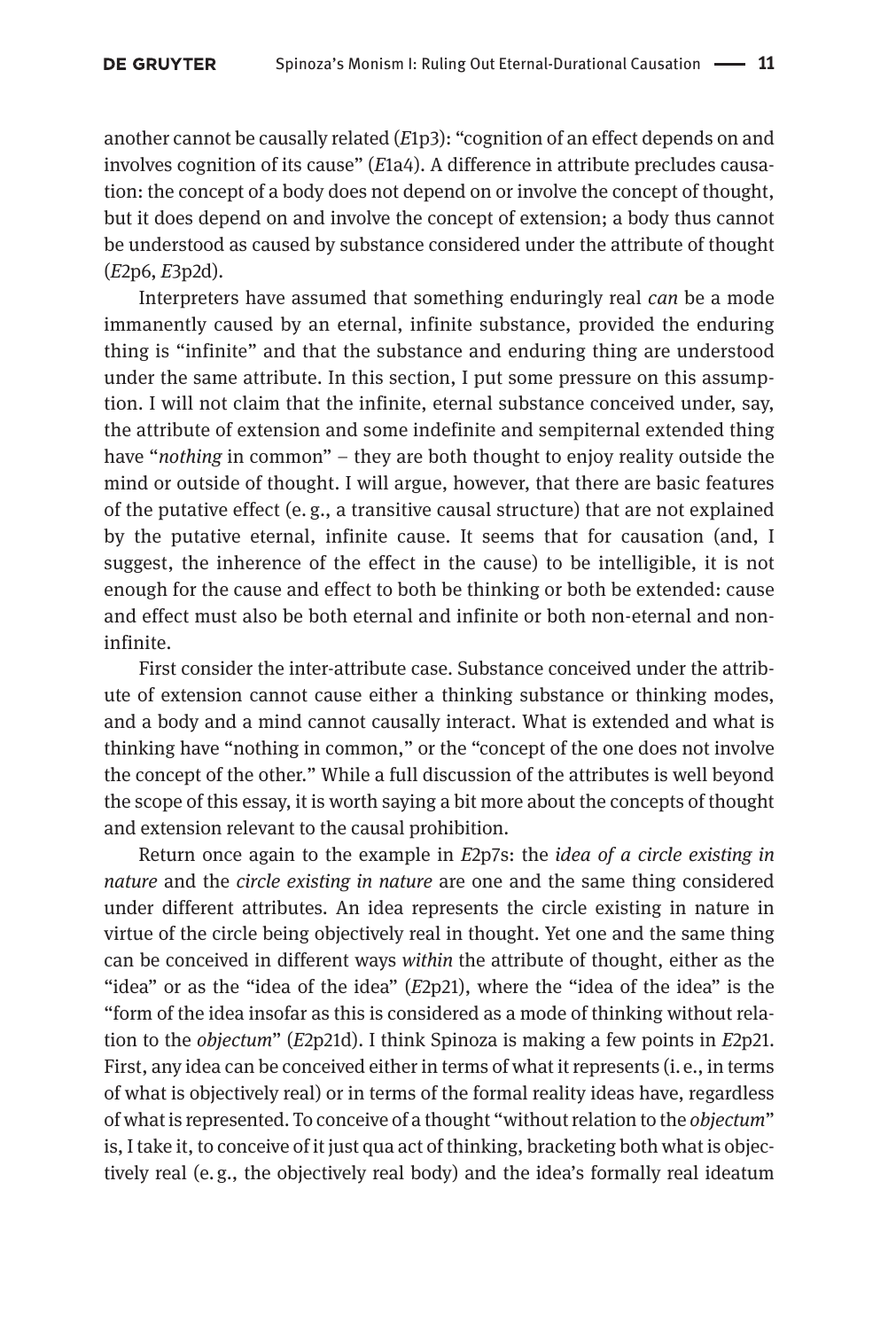(the formally real body).<sup>31</sup> Second, the formal reality of ideas is distinctive in that it makes objectively real contents (whatever they may be) present to mind.<sup>32</sup> Third, and relatedly, the objectively real content, a representation, can be conceived *as* a representation. If the "idea" of the circle is the representation *of a circle in nature*, then the "idea of the idea" is the representation *of the representation* of a circle in nature; a mind can thus distinguish between the objectively real circle with radius R *in thought* and the formally real circle with radius R *in extension*.33

I take it that the concepts behind the ability to make this distinction are the concepts of extension and thought relevant to the inter-attribute causal prohibition (*E*1a5, *E*1p3, *E*2p6, *E*3p2, *E*5pref/II.278–80). Although an idea represents a body, thinking reality and extramental extended reality can be conceived independently of the other (see *E*1p10s). What is real in thought is explained by what is also real in thought: some *objectively real j* is caused by another *objectively real k*; conceived in terms of formal reality, that there is an act of thinking about *j* is caused by there being acts of thinking about  $k^{34}$  What is formally real in extension is explained by what is also formally real in extension. Mind-body causation is not intelligible, as there is no generic kind of reality common to both the reality of thought and the reality of extramental extension; the idea of such generic reality is a highly confused idea labeled by "transcendental" terms like *being, thing,* and *something* (*E*2p40s1)*.* 

#### **3.1 Inexplicable Shifts Between Cause and Effect**

I now want to turn from the attributes case to the case of formal reality, and to the assumption that an eternal, infinite substance can cause what is *enduringly*  real, provided that the effect is "infinite" and conceived under the same attribute.

Note that whether conceived under the attribute of extension or under the attribute of thought, substance's reality and the reality of the things figuring in *E*1p28 and *E*2p9 are structurally different. Substance's reality is self-causing and absolutely necessary (*E*1p7). Substance is *infinite* by nature (*E*1p8), where being

**<sup>31</sup>** Cf. Descartes, AT VII 8, 40 f.

**<sup>32</sup>** Cf. Descartes, VII 160.

**<sup>33</sup>** The ability of a mind to distinguish an objectively real circle in thought and the formally real circle in extension is presupposed in *E*2p7s; I think this ability is explained in *E*2p21. For further discussion of E2p21, see Primus 2021.

**<sup>34</sup>** An idea is adequate in a mind when it can be completely explained by other ideas within the same mind (see *E*2p11c, *E*2p29s, and *E*2p38d).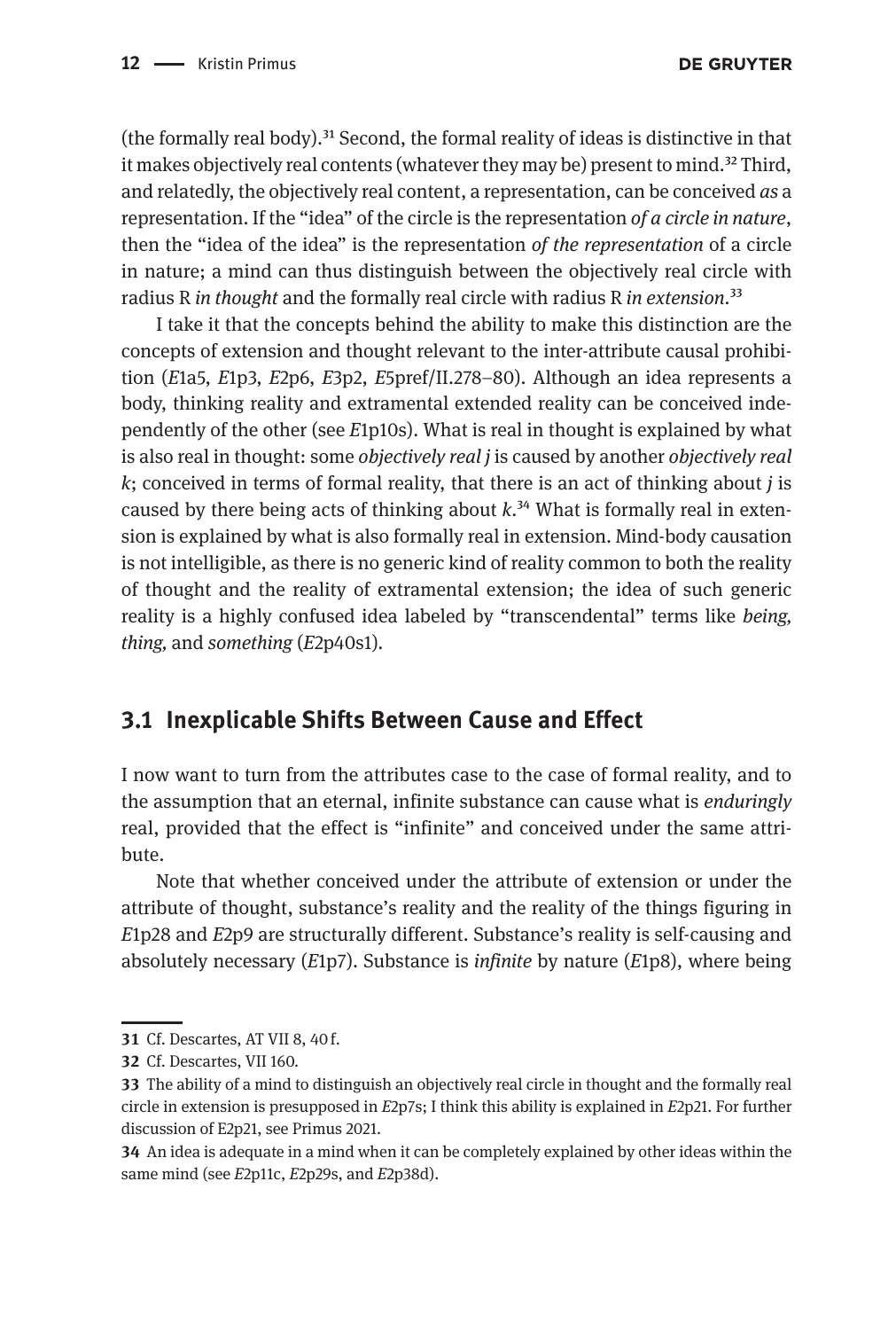infinite is an "absolute affirmation of the existence of some nature" (*E*1p8s1): substance could not have more (or less) reality than it in fact has. I think Spinoza would also say that it is confused to conceive of substance's reality under any attribute as a maximum degree or amount of reality.<sup>35</sup> To think in terms of degrees or amounts is to think in terms of units of reality, but this invites the mistaken thought that substance's reality is posterior to the reality of those units, or that substance's *infinite* reality is just indefiniteness.<sup>36</sup> Moreover, substance's reality is not to be conceived as enduring, *sempiternal* reality. Substance is immutable (*E*1p20c2) and an eternal truth (*E*1p20c1) which "cannot be explicated by duration or time, even if the duration is conceived to be without beginning or end" (*E*1def8exp.).37

**<sup>35</sup>** While Spinoza tends to treat reality (i. e., perfection) as a gradable notion (see *E*5p40d), it is sometimes asserted that Spinoza does not treat 'existence' (or 'actual') as gradable. I think Spinoza's usage is not this tidy, however. Sometimes Spinoza treats existence as not gradable: e. g., in the context of arguments for the existence of God. However, in other contexts, it seems 'existence' could be a synonym for gradable reality. Consider *E*1p8s1, where Spinoza says that "being infinite is an absolute affirmation of the existence [*existentiae*] of some nature"; being *finite* is "a negation" that involves denying "existence" to a nature. Here it seems the notion of the existence of a finite thing is gradable: to be finite is to be something with *some* existence or reality – something that would have *more* existence or reality were it not limited by other things (see *E*1d2). While it is not yet clear in *E*1p8s1, I think it becomes clearer later that the reality that is "absolutely" affirmed of a nature is not the same sort of reality that can be thought of as gradable.

**<sup>36</sup>** Cf. Descartes, *Principles* I.26 (AT VIIIA.14 f.). See also Spinoza's discussion of "quantity as it is in the imagination," which is "finite, divisible, and composed of parts" (*E*1p15s (G II.59)). Although I will use the term 'indefinite' as a marker, I should note that Spinoza does not tend to use this term (but see Letter 12 (G IV.61).

**<sup>37</sup>** In *E*1def8, Spinoza associates what is eternal with what exists by its nature alone (where this nature is captured by a real definition): "by eternity I understand existence itself, insofar as it is conceived to follow necessarily from the definition alone of the eternal thing." Yet I do not think that Spinoza means here that *only* what exists by nature (i. e., substance) is eternal. As Spinoza will later argue, there are *modes* that do not exist by nature (*E*1p24) but are still eternal (including the human mind, insofar as it understands (*E*5p31, *E*5p40s)). *E*1def8 does not seem to me to be incompatible with there being modes that are eternal as ways that the "existence itself" following from the divine nature is modified; substance exists as an eternal thing by its nature alone, while eternal modes of substance exist as eternal things by being immanently caused by and inhering in the eternal substance. While it is perhaps not made so explicit in the texts, I follow others in thinking that the eternity in *E*1def8 is timeless eternity, and in thinking that God is, for Spinoza as for Descartes, timelessly eternal (see footnote 2). For more defense of the idea that the eternity of eternal modes is also timeless eternity, see Primus 2019.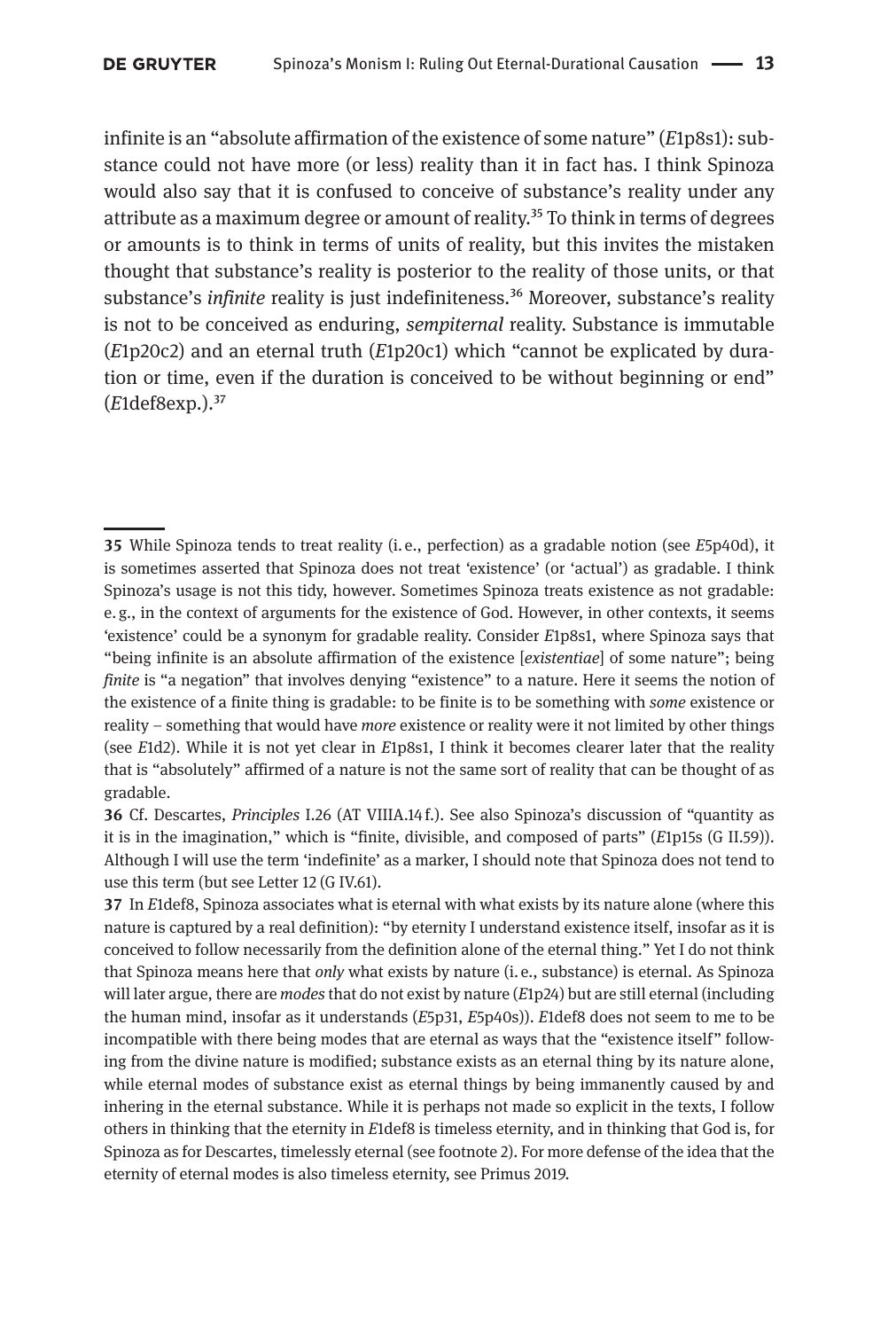Now consider the formal reality of enduring things.<sup>38</sup> Whether conceived as extended or thinking, an enduring finite thing can be thought of as a part of a greater whole or itself a whole composed of parts. Enduring formal reality is gradable and spread out, as it were, and it is not incoherent to think of such reality in terms of units, including temporal units. However long a striving finite thing manages to actually endure can be thought of in terms of temporal parts and admits of temporal measure.<sup>39</sup> The reality the thing has is limited (and limiting) and can also be thought of as more or less limitable (or limiting): an enduring finite body can be coherently thought of as enduring for more or less time than it in fact does, as being bigger or smaller than it is, or as more or less powerful than it in fact is.40

When it comes to the series of enduring things, there are always *more* things beyond any possible imposed bound, and there is no thing one could non-arbitrarily designate as a "first" or "last" cause. All members of the series are such that each of them implicates the enduring formal reality and transitive causal activity of other things, and there is no enduring formally real mind or body one could identify as so great that one could not conceive of another that is even greater (*E*1p27 f., *E*1def2, *E*4a). The series of all enduring, finite things is infinite in the sense of *indefinite* and eternal in the sense of *sempiternal.* While there are direct or indirect transitive causal connections between all things, there is, importantly,

**<sup>38</sup>** This is the formal reality with which we human beings are most familiar. It is even an axiom that we "feel a certain body [NS: our body] is affected in many ways" (*E*2a4), where this body is not something infinite and necessary (*E*2p11d). Spinoza does not always flag when he is talking about *enduring* bodies or minds (but see *E*5p21 and *E*5p23d), but we can assume that when Spinoza discusses things that strive to persevere in being but can be affected (or destroyed) by other striving things, he is discussing enduring things. Such striving things have "duration" in the sense that they continue to exist, where this continuation is "indefinite" because the extent of the continuation is neither determined through "the very nature of the existing thing" or by the cause that brought it into being (see *E*2def5, *E*2def5expl., and *E*3p8). Note that Spinoza sometimes uses "duration" to mean a *determinate* span of existence or the measure of how long a thing has continued to exist (*E*2p30–31), even though in *E*2def5 he had defined *duratio* to mean an *indefinite continuation of existence*. *E*2def5 is not cited in *E*2p30–31 or in any other demonstration, but I suspect that "duration" in *E*2def5 is what shows up in Part III as *striving.*

**<sup>39</sup>** A few points of clarification. First, different units (seconds, years) may be used in different contexts, and the units that are in fact used are not the only possible temporal units. Second, even if one is able to determine how long a finite thing has endured, and so provide a determinate measure of its duration, this does not mean that the entire transitive causal series of finite enduring things as a whole admits of a determinate measure: that series is indefinite.

**<sup>40</sup>** While I cannot discuss this more here, I agree with Hübner 2017 that the identification of power and essence must be qualified: it seems an enduring thing must be able to undergo at least some changes while remaining the thing it is.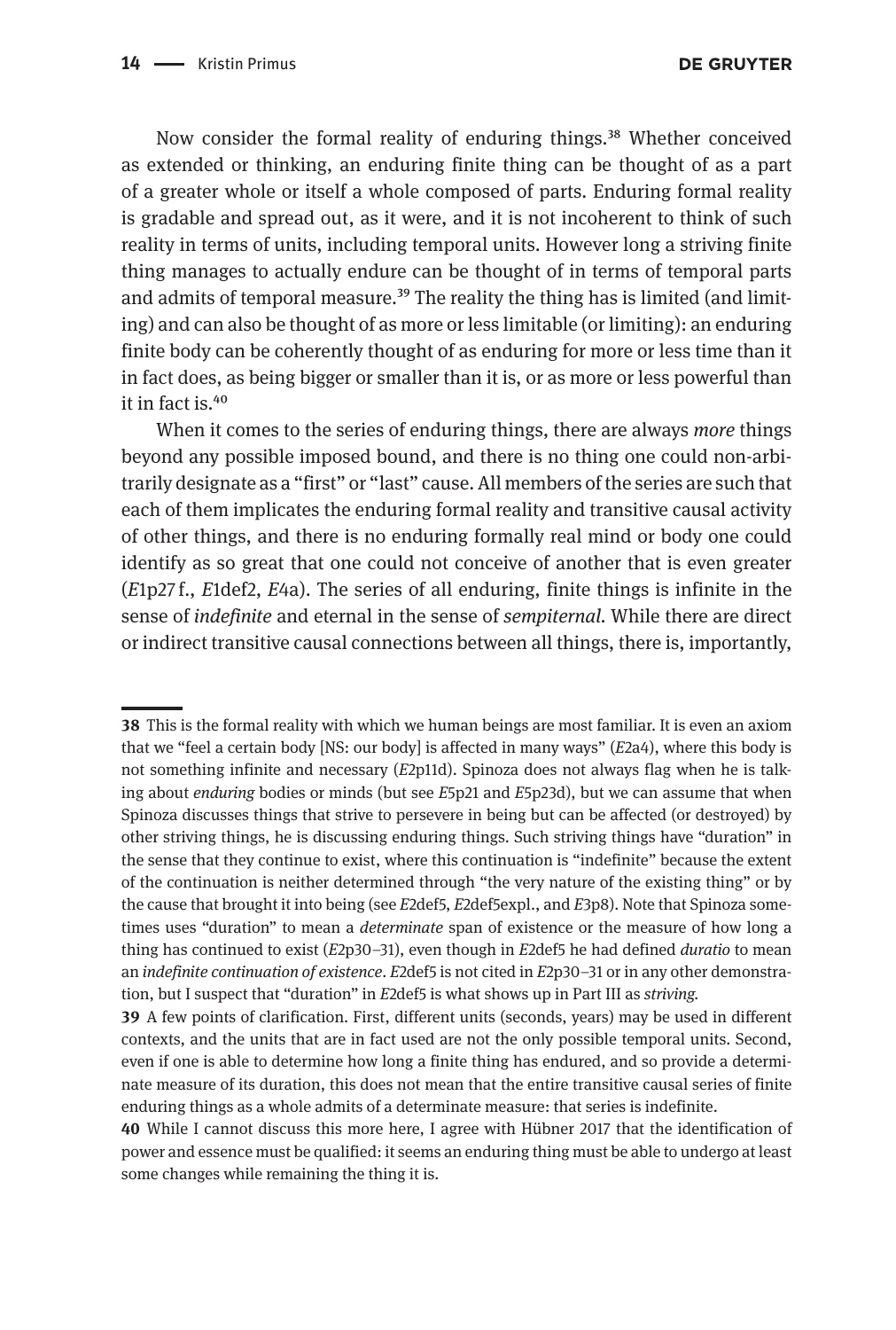asymmetry in the causation: causes precede their effects, and not all things are real at the same time.

Are these differences enough to preclude substance, conceived as infinite and eternally formally real, from causing enduring formal reality, even if that effect is the entire transitive series of all finite things taken together or some pervasive, universal, and sempiternal feature of enduring reality? If the standard for genuine causation is intelligibility, there cannot be aspects of the effect that cannot be explained by the cause.<sup>41</sup> It seems that an eternal, infinite substance's causation of enduring reality – even if it is indefinite and sempiternal – does not meet this standard, as there are inexplicable shifts between cause and effect. Suppose the effect is the entire series of finite things taken as a whole, the individual that is the whole of nature (*E*2lemma7s). There are features of the putative effect that do not seem to be explained by the cause, like an indefinite enduring individual's divisibility and transitive causal structure. "For each thing there must be assigned a cause or reason [*causa sive ratio*], as much for its existence as for its non-existence" (*E*1p11d), but here a reason or cause seems to be lacking for why these basic features exist. More generally, we might ask what reason there could be for substance, whose formal reality is atemporally eternal*,* to cause an effect whose reality can be explicated in terms of duration or time.<sup>42</sup>

It has been assumed that an infinite substance's causation of a pervasive, sempiternal feature of the enduring world or the series of enduring things considered as a whole is intelligible because the effect is "infinite." There is, the thought goes, no inexplicable gain or loss of reality: whatever reality there is in the effect can be traced to the reality of the cause, so there is no unexplained surplus of reality in the effect, and since the effect is infinite, there is no reality whose *non*-existence is unexplained.<sup>43</sup>

**<sup>41</sup>** In *E*1p17s, Spinoza does write that "the thing that is the cause both of the essence and of the existence of some effect must differ from such an effect, both as to its essence and as to its existence" (G II.63). This, however, is not an articulation of his own position. First, it seems to contradict *E*1a5. Second, it is a claim asserted in an argument establishing that *if* we conceive the divine intellect (or will) to be the divine essence and the cause of all things, then we must conclude that the divine intellect is very different from our own intellect (or will) – a conclusion Spinoza later rejects (*E*2p11c).

**<sup>42</sup>** Nadler raises, but does not answer, a similar question (see Nadler 2012, 236).

**<sup>43</sup>** For Cartesians, something cannot come from nothing: for anything that is real, there is a cause of that reality. Spinoza agrees, but, as just mentioned, says that there must also be an explanation for something *not* being real (*E*1p11d). It is widely acknowledged that Spinoza rules out infinite-finite causation. There is not something else to limit the one and only substance's causal output, and substance does not impose limits on itself (see *E*1p16–*E*1p17), so it seems substance's effects cannot be finite modes (see *E*1p21–23). Substance cannot, without explanation,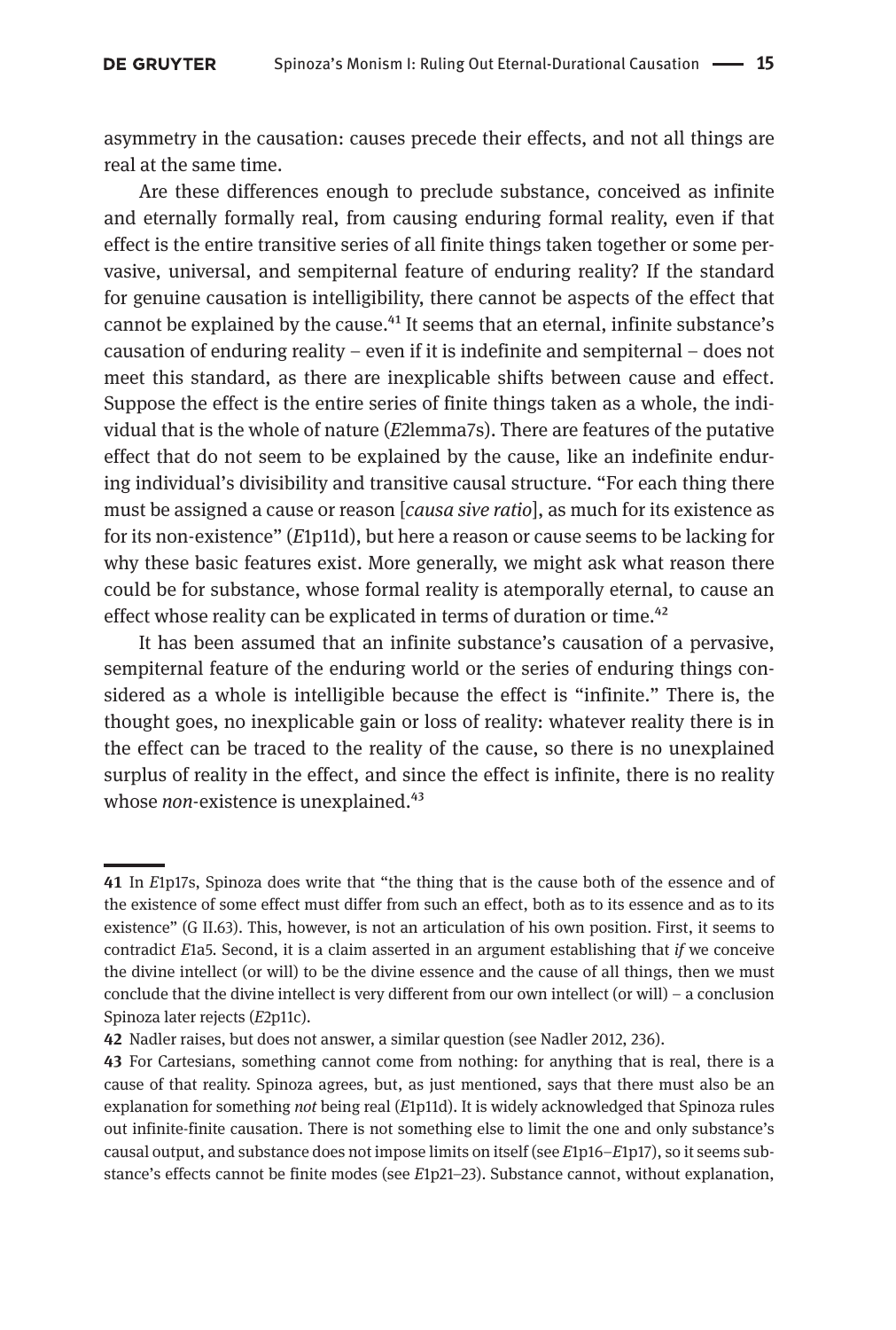Yet to say that the cause, substance, and effect, the enduring world or some feature of that enduring world, are both "infinite" elides the distinction between the infinite and the indefinite. Once we attend to this distinction, the idea that infinite-indefinite causation does not involve an inexplicable gain or loss of reality becomes harder to understand. The indefinite can be thought of in terms of finite parts, and so *indefinite-indefinite* causation could be understood as not involving any inexplicable gain or loss in the "amount" of reality. However, the reality of the infinite substance is not supposed to be thought of in terms of parts.<sup>44</sup> In *infinite-indefinite* causation, the effect and cause are not commensurable in the way they are in indefinite-indefinite causation<sup>45</sup>; the claim that there is not *more* or *less* reality in the effect as in the cause only makes sense if the cause, like the effect, can be thought of in terms of parts or amounts.<sup>46</sup>

One might argue that Spinoza can accept the differences between God's eternal, infinite formal reality and enduring, indefinite formal reality while still insisting that the former can cause the latter: God's eternal, infinite formal reality can *contain* non-eternal, indefinite reality *eminently,* so God can cause enduring formal reality without being enduringly real himself.47

It should be noted that Spinoza elsewhere rejects appeals to eminent containment. Spinoza's God does not cause what is extended because God contains extension eminently – rather, God causes extension because one of God's attributes *is extension*.48 An appeal to the eminent containment of extended reality in God's thinking reality is a cover for ignorance:

cause *less* than it *can* cause, and what substance *can* cause is infinite. As I said at the outset of the paper, it is generally accepted that the infinite substance can cause what is finite, provided an "infinite mode" is part of the causal explanation; there is a variety of ways of spelling out the details, but most presuppose an "infinite mode" that is *indefinite*. Thanks to an anonymous referee for pressing me to clarify this here.

**<sup>44</sup>** Cf. *PPC* I.19 (G I.178), *CM* I.6 (G I.246), *CM* II.1 (G I.250 f.), *Ep*. 50 (G IV.239).

**<sup>45</sup>** In indefinite-finite causation, the putative cause and effect are commensurable, as both can be thought of in terms of parts or "amounts" of formal reality. Such causation is ruled out, as there cannot be less reality in the effect as was in the cause.

**<sup>46</sup>** In Primus 2019, I suggest that Spinoza can be understood as criticizing the Cartesian idea that the finite (and the indefinite) could be understood as the idea of the infinite with something "taken away" (AT V.356).

**<sup>47</sup>** See Descartes, AT VII.41, 79, 105, 135, 367.

**<sup>48</sup>** Schmaltz 1999, 188, argues that extended substance is not spatially extended, but substance causes spatially extended things because substance contains spatial extension eminently. I agree with Schmaltz (and Peterman 2015) that extended substance is not spatially extended, but hold, with Peterman, that Spinoza would reject the eminent containment of spatial extension in non-spatial extension.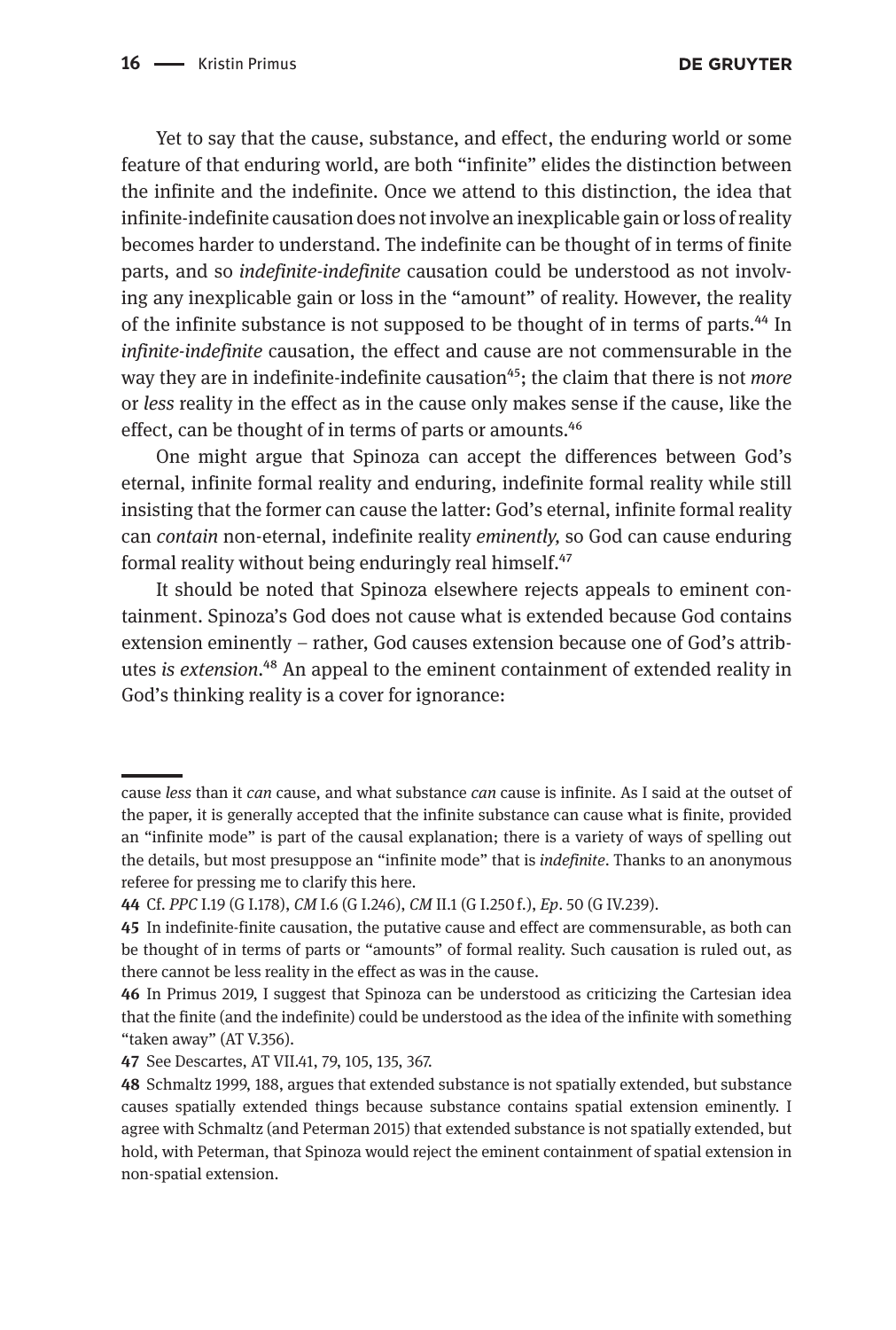Meanwhile, by other arguments […] they clearly show that they entirely remove corporeality or extended substance itself from the divine nature. And they maintain that it has been created by God. But by what divine power could it be created? They are completely ignorant of that. And this shows clearly that they do not understand what they themselves say.  $(E1p15s)^{49}$ 

Given the differences outlined above, eternal-durational causation arguably raises comparable questions, making an appeal to eminent containment in this case as much a cover for ignorance as it is in the other case.

#### **3.2 The Issue of Inherence**

The assumption that an infinite, eternal substance's *immanent* causation of something indefinite and sempiternal is intelligible is the assumption that the *inherence* of the effect in the cause is intelligible, or that something enjoying indefinite, sempiternal reality can be understood as a way that substance's reality is modified. However, it seems that to make sense of the inherence of something indefinite and sempiternal in the infinite, timelessly eternal substance, one either has to give up a straightforward understanding of what it is to enjoy formal reality *as a mode* or give up thinking of substance's reality as infinite and timelessly eternal.

Here is a straightforward understanding of modes and substance. Modes depend for their formal reality on substance's formal reality, but a substance does not depend on its modes for its formal reality. This asymmetric dependence distinguishes modes' formal reality from substance's formal reality. Nevertheless, what seems distinctive about the mode-substance relation is that in another sense, the formal reality of modes and the formal reality of their substance is the *same formal reality*. Modes are just *ways* the substance's formal reality is. The modes of substance conceived under the attribute of extension are ways that substance's extended formal reality is; the modes of substance conceived under the attribute of thought are ways that substance's thinking formal reality is.

The question is whether formal reality that is divisible, can be thought of as having parts, and is temporally spread out (with a transitive causal structure) is a *way* substance's infinite, eternal formal reality is. If one assumes the straightforward understanding, there is some pressure to say no: insofar as formal reality is *in time,* that formal reality is not *literally* a way that *eternal* formal reality is, and

**<sup>49</sup>** Cf. *KV* II.19 (G I.90), *CM* I.2 (G I.237 f.), and *Ep.* 4 (G IV.14).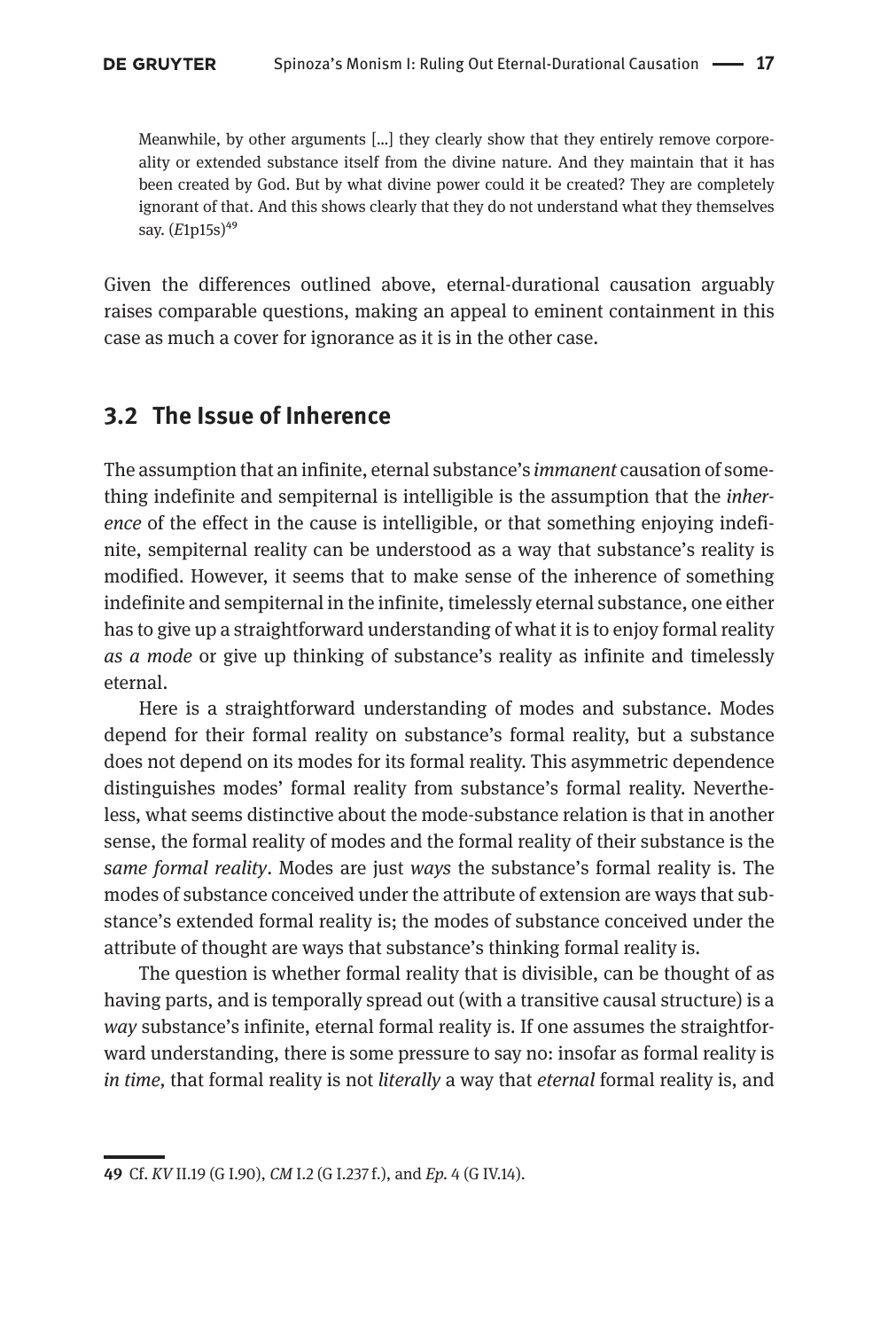**DE GRUYTER** 

insofar as the formal reality is divisible or composed of parts, it is not *literally* a way that *infinite* formal reality is.

One could, of course, retort that the straightforward understanding of modes and substance is not *Spinoza's* understanding of modes and substance. One could say that modes of substance need to depend on substance, but modes and their substance need not *literally* have the same formal reality.50 Perhaps some modes (infinite, eternal ones) are literally ways that substance's infinite, eternal reality is modified, but other modes (non-infinite, non-eternal ones) are not; there are perhaps two distinct ways a mode can be related to substance. One kind of mode can be understood in the straightforward way: an infinite, eternal mode is a way substance's infinite, eternal formal reality is modified. Yet the other kind of mode's relation to substance is different: the other kind of mode is not literally a modification of substance's infinite, eternal formal reality, but is a mode because it has a causal connection, perhaps via the first kind of mode, to the infinite, eternal substance (a causal connection which, as I suggested above, might not be intelligible).

If one wants to retain a straightforward understanding of *all* modes and substance, one could insist that substance's formal reality is not timelessly eternal and infinite, but sempiternal and indefinite.<sup>51</sup> A sempiternal, indefinite mode (e. g., a pervasive, universal feature of enduring reality, or the entire transitive series of finite things) is *literally* a way that substance's sempiternal, indefinite formal reality is modified. But it also seems that a temporally limited and finite mode is also *literally* a way that substance's formal reality is modified. If substance's formal reality is thought of as an enduring substratum, then a temporally limited, finite thing is *literally* a modification of some finite portion of that enduring substratum.

On this proposal, the sempiternal, indefinite substance's immanent causation of its indefinite, sempiternal modes is intelligible. It seems its causation of finite, enduring things is also intelligible, given the intelligibility of indefinite-indefinite causation: an indefinite, sempiternal substance could cause the indefinite, sempiternal mode that is the entire series of finite, enduring things (where such causation might involve the causation of the pervasive, universal features described by laws of nature). Yet this proposal does require that God *not* be conceived as (timelessly) eternal and infinite (and not indefinite), and more than a

**<sup>50</sup>** Cf. Curley 1969 and 1988.

**<sup>51</sup>** Some discussions of Spinoza's monism have something like this in mind: e. g., Schaffer 2010 (cf. Campbell 1990. For discussion of Schaffer, see Schmaltz 2019, ch. 7). On my proposal, particular finite, enduring bodies (minds) could be thought of as modes of an *enduring* extended (thinking) substratum. However, such an enduring substratum is not *substance.*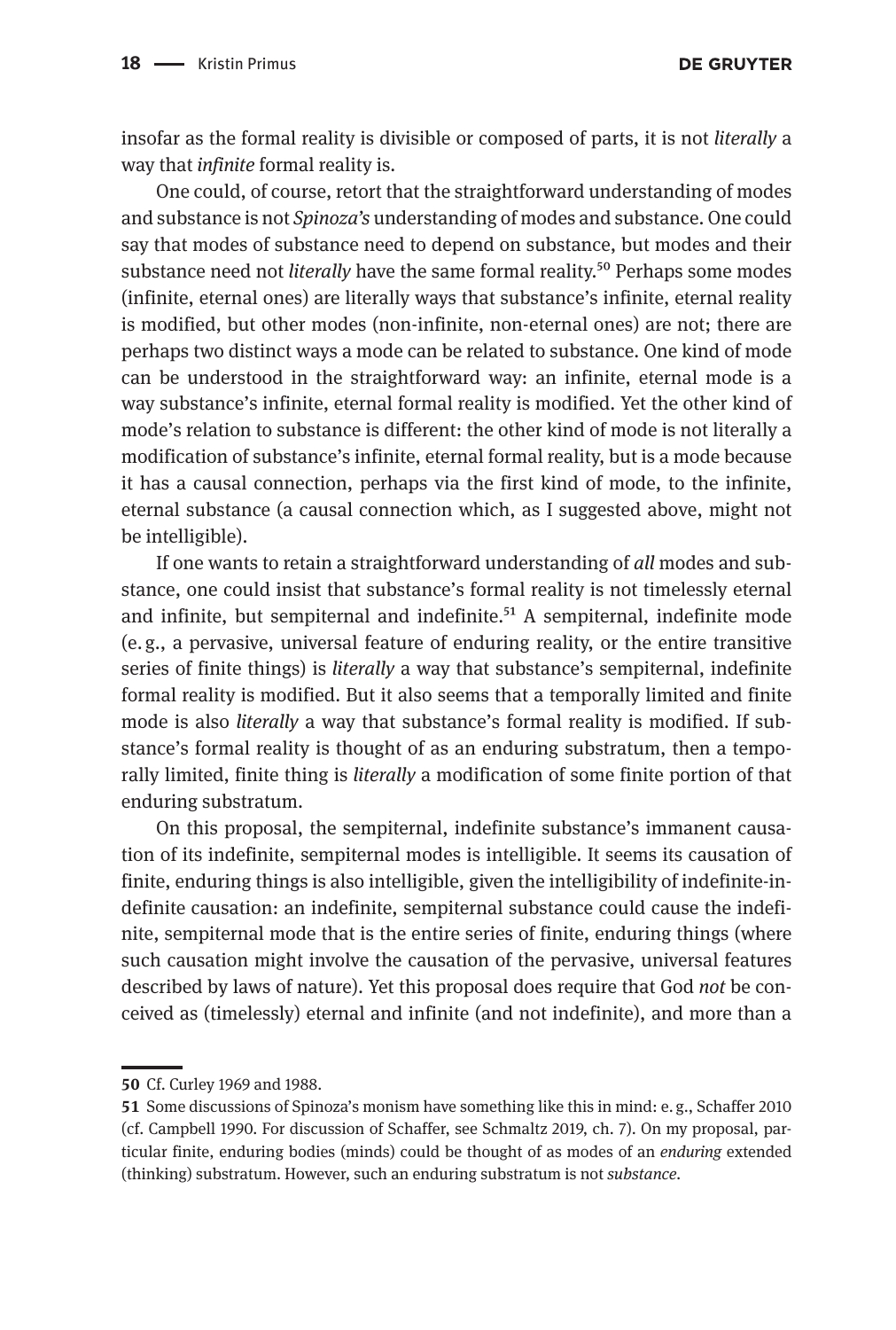few scholars have thought that a sempiternal, indefinite conception of God is in tension with the text of the *Ethics.*52

Another option for those wishing to retain the straightforward understanding of modes and substance is the following: infinite, eternal formal reality and non-infinite, non-eternal formal reality are both ways that a generic *formal reality* or *existence* is. One *way* of being something rather than nothing is to be eternal and infinite, to be an eternal, *non-finite* entity that neither limits the reality of other things nor is limited by the reality of anything else (see *E*1def2). Another *way* of being something rather than nothing is to be non-eternal (enduring) and non-infinite (whether finite or indefinite).

This option also involves giving up on thinking of *substance'*s formal reality as infinite and eternal, since being infinite and being eternal are, on this view, merely *ways* substance is; substance's reality is not itself infinite and eternal. This is certainly a monist view, but I am not sure it is Spinoza's: Spinoza argues that *substance'*s reality is itself eternal and infinite. Moreover, one could worry that to think of substance's reality as some generic formal reality is to think of it in objectionably confused terms (e. g., as a *being, thing,* or *something. E*2p40s1).

### **4 Looking Ahead**

Leibniz identified what looks like a big problem at the center of Spinoza's system. Spinoza says that God, the one and only substance that is infinite and eternal, is the cause of all things, but Spinoza also seems to suggest that the things in *E*1p28 cannot be caused by what is infinite and eternal. As I described at the beginning of the paper, commentators have sought to save Spinoza from the charge of incoherence by showing how the things of *E*1p28 are indeed caused by God. To explain how these finite, enduring things are caused by God, commentators tend to invoke something *sempiternal* and *indefinite.*

Above I argued that an eternal, infinite substance's immanent causation of something sempiternal and indefinite involves an inexplicable shift in realities that renders the causation (and inherence of the effect in the cause) unintelligible. If Spinoza rules out inter-attribute causation on the grounds that inter-attribute causation would involve an inexplicable shift in realities from cause to effect, then it seems he should also rule out eternal-durational, infinite-indefinite causation as well. But if the infinite, eternal substance cannot have sempiternal,

**<sup>52</sup>** E.g., Hardin 1978, Steinberg 1981, Nadler 2006, and Schmaltz 2015.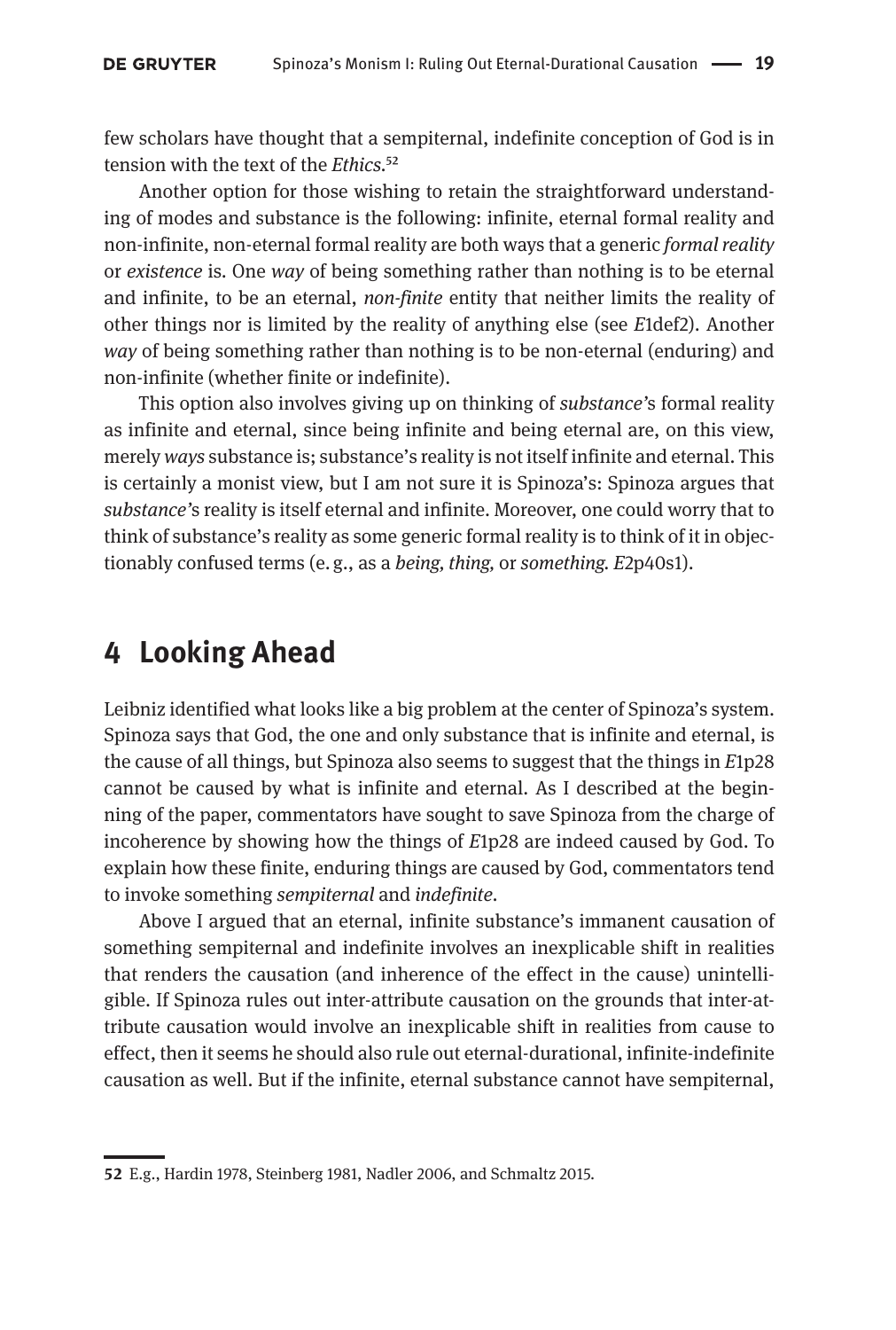indefinite effects, then we are once again faced with the old Leibnizian charge: it seems that despite Spinoza's assurances, it turns out that Spinoza's God cannot be the cause of *all* things after all.

But I will not be concluding that Leibniz has, in the end, triumphed: there is an interpretation of Spinoza's system on which God is still the cause of all things, even if there is no causal link between the infinite, eternal substance and enduring, striving things. I will defend this interpretation more in the companion essay.

In brief, I will propose that Spinoza's system is structured by *two* intersecting causal-explanatory barriers. The first is the much-discussed barrier between attributes: bodies are only caused by bodies and minds by minds. This barrier is obviously a response to Descartes' system: Spinoza deemed Cartesian mind-body causation unintelligible and sought to develop a more intelligible alternative. According to Spinoza, what is thinking only causes (and is caused by) what is thinking and what is extended only causes (and is caused by) what is extended, but *one and the same thing* can be conceived either as a thinking mind or as an extended body.

The second barrier is between infinite, eternal formal reality and non-infinite, enduring formal reality: the former does not cause the latter. The institution of this barrier can be understood as a critical response to the thesis that an infinite and eternal God creates and conserves the very being of finite things over time, a thesis about God's activity *secundum esse* found in Cartesianism and in many other theistic systems.<sup>53</sup> Spinoza deemed this widespread thesis unintelligible and again sought to develop a more intelligible alternative. There is no eternal-durational causation, but *one and the same thing –* one and the same *essence –* can be conceived either as enjoying timelessly eternal, infinite formal reality or as enjoying non-eternal, enduring, and finite (or, in some cases, indefinite) formal reality.<sup>54</sup> Insofar as the essence is conceived as enjoying enduring reality, it is something whose very being *cannot* be immanently caused by an eternal and infinite substance. Insofar as the essence is conceived as enjoying eternal and infinite reality, however, it *is* something sustained in its very being

**<sup>53</sup>** Most early modern European philosophers held that God was a sustaining cause of the very being of things, a *causa secundum esse*. God does not just bring things into being, but continuously acts to sustain thing in their being: in the absence of this sustaining causal activity, creatures simply cease to have any reality or being (*esse*).

**<sup>54</sup>** I also understand the one-and-the-sameness of a mind and body to be the one-and-the-sameness of an *essence*: one and the same essence can be conceived as enjoying either reality in thought or reality in extension. See the companion piece for more discussion.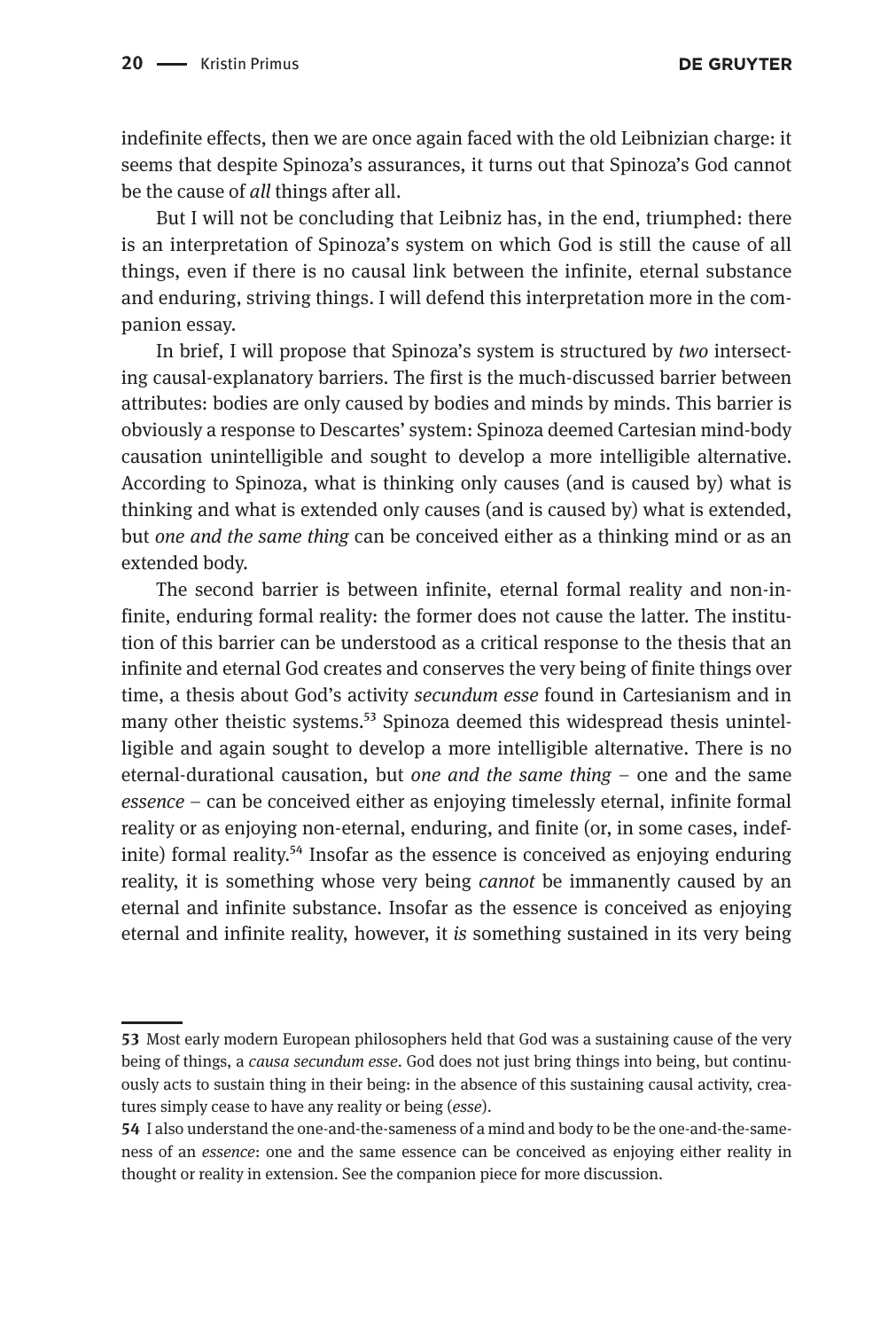as a *mode* of an eternal and infinite substance.55 All things, conceived *sub specie aeternitatis,* are *literally* ways that substance's eternal and infinite reality is.56

The observation that in Spinoza's system, a thing can be conceived as actual in two ways, one of which involves conceiving things in and caused by the eternal and infinite substance, is not new. Spinoza seems to say as much himself. In a passage I take to hearken back to the distinction between formal realities (and correspondingly distinct causal structures) and ideas thereof I argued is developed in *E*2p8–9, Spinoza writes,

We conceive things [e. g., the body, which is under discussion in *E*5p29] as actual in two ways: either insofar as we conceive them to exist in relation to a certain time and place, or insofar as we conceive them to be contained in God and to follow from the necessity of the divine nature. But the things we conceive in this second way as true, *or* real, we conceive under a species of eternity, and their ideas involve the eternal and infinite essence of God. (*E*5p29s)<sup>57</sup>

What is new is my account of how Spinoza could be responding to a common view of divine sustaining causation and my suggestion that conception *sub specie aeternitatis* and conception *sub specie durationis* might be more like conception under different attributes than has been appreciated.<sup>58</sup>

Although they are similar, there is an important disanalogy between conception *sub specie aeternitatis*/*sub specie durationis* and conception under different attributes: substance can be adequately conceived either as an *extended* substance or as a *thinking* substance, but substance can *only* be adequately con-

**<sup>55</sup>** Spinoza says that to the "essence of any thing belongs that which, being given, the thing is [NS: also] necessarily posited and which, being taken away, the thing is necessarily [NS: also] taken away; or that without which the thing can neither be nor be conceived, and which can neither be nor be conceived without the thing." (*E*2def2) I follow D. Garrett 2009, 286, in holding that an essence can be given, and a thing "posited," in more than one way (although I disagree that when the (eternal) "formal essence" is given, the thing is posited *as possible*; on my view, it is posited as something actual – albeit actual as a mode enjoying infinite, eternal reality). In the companion essay, I say more about how I understand the "one and the sameness" of infinite, eternal modes and non-infinite, non-eternal things, as well as how the attribute dimension of one-and-the-sameness intersects with the formal reality dimension of one-and-the-sameness.

**<sup>56</sup>** So, on this interpretation, we can retain the straightforward view of inherence of modes in substance as well as the idea that Spinozan substance is infinite and timelessly eternal (rather than indefinite and sempiternal or some more generic kind of existence). See Section 3.2 above. **57** There is textual evidence that the distinction in *E*5p29s refers back to the distinction between formal realities I discussed in Section 2: *E*5p29s cites *E*2p45, which cites *E*2p8c.

**<sup>58</sup>** It is suggestive that Spinoza even calls eternity and duration "attributes" in the *Cogitata metaphysica* (G I.244).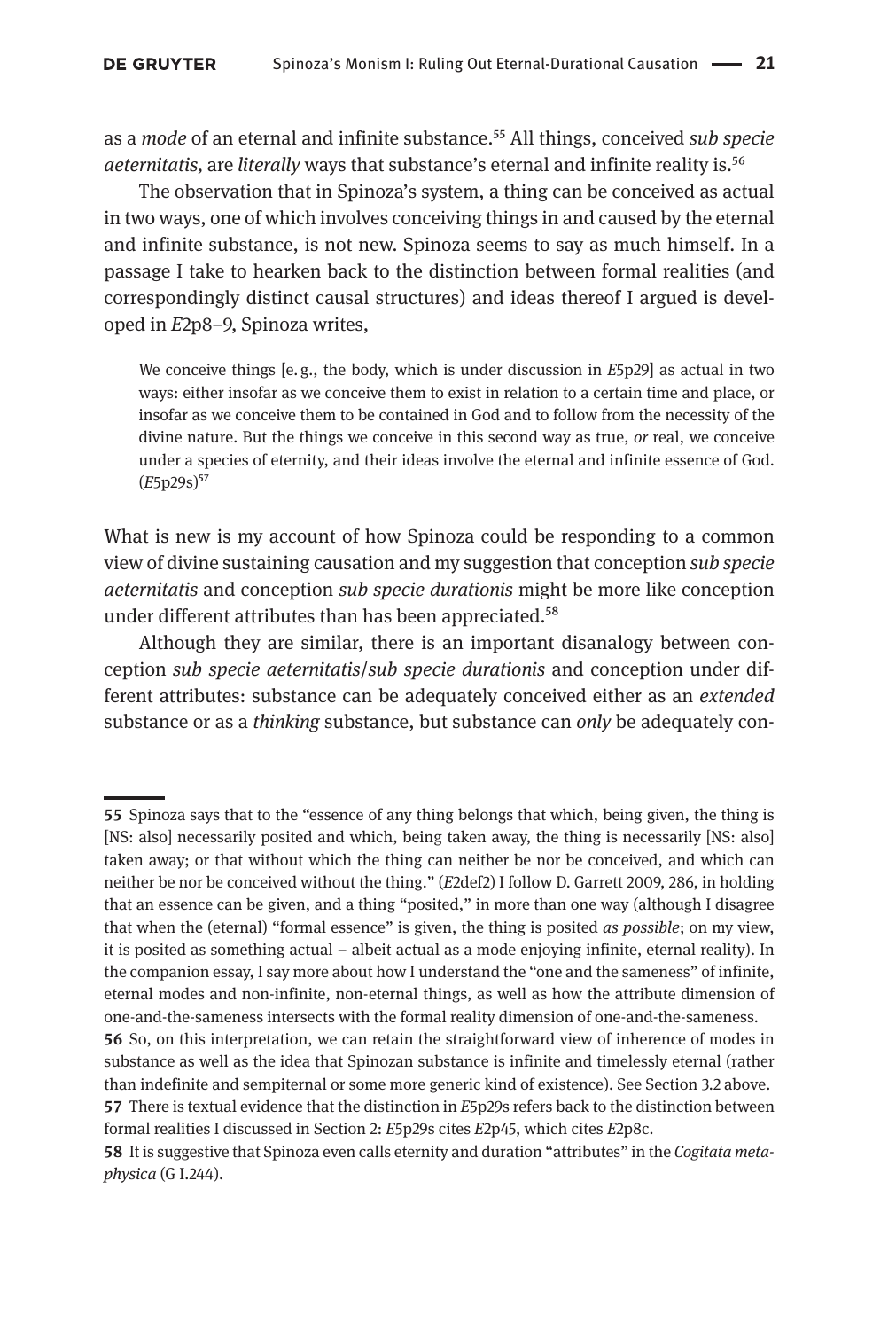ceived as something whose reality is infinite and eternal. On the reading I just sketched, it is *only* when a thing is conceived as infinite and eternal that it is a mode inhering in and immanently caused by the infinite, eternal substance; it is *only* when a thing is conceived as an infinite and eternal mode that its very being (*esse*) is explained. When a thing is conceived as a finite, enduring thing, its formal reality is not ultimately explicable, as it is not caused by the one and only substance. But then such formal reality is not real after all. What *is* real are the one and only substance and its modes. In other words, Spinoza ends up being a kind of *acosmist* who denies the world, or *cosmos,* of enduring, finite things but who still holds that there is a "world" of eternal, infinite modes in the eternal, infinite substance.

In the companion piece, I spell out some more details and answer some objections. I will readily admit that the acosmist consequence may not be a welcome one.59

- AT Descartes, *Œuvres de Descartes*. Eds. Ch. Adam/P. Tannery, 1964–74. 'AT VII.41 f.' stands for volume VII, pages 41 to 42
- CM Spinoza, *Cogitata Metaphysica*
- E Spinoza, *Ethics*; 'E1p15' stands for *Ethic*s, part one, proposition 15
- Ep Spinoza, Letters
- G Spinoza, *Spinoza Opera* (4 vols.). Ed. by C. Gebhardt. Heidelberg, 1972/[1925]
- KV Spinoza, *Short Treatise*
- PPC Spinoza, *Descartes' Principles of Philosophy*
- Bennett, J. 1984. *A Study of Spinoza's Ethics*. Indianapolis.
- Caird, J. 1883. *Spinoza*. London.
- Campbell, K. 1990. *Abstract Particulars*. Oxford.
- Curley, E. 1969. *Spinoza's Metaphysics: An Essay in Interpretation*. Cambridge, MA.
- –. 1988. *Behind the Geometrical Method: A Reading of Spinoza's Ethics*. Princeton.

**<sup>59</sup>** For their helpful comments on drafts and/or conversation on this material, I would like to thank Lilli Alanen, Janet Broughton, John Carriero, Tim Clarke, Tim Crockett, Michael Della Rocca, Catherine Flynn, Dan Garber, Colin Garretson, Don Garrett, Hannah Ginsborg, Sean Greenberg, John Grey, Karolina Hübner, Raphael Krut-Landau, Martin Lin, Colin Marshall, Yitzhak Melamed, David Nowakowski, Alison Peterman, Tad Schmaltz, Justin Vlasits, Daniel Warren, and Andy Younan. I would also like to thank students in my graduate seminars at Berkeley and audiences at UC Irvine, UCLA, the University of Mississippi, Mississippi State University, Simon Fraser University, and Stanford University. Most of all, I want to express my deep gratitude to the extraordinarily thoughtful and incisive anonymous referees.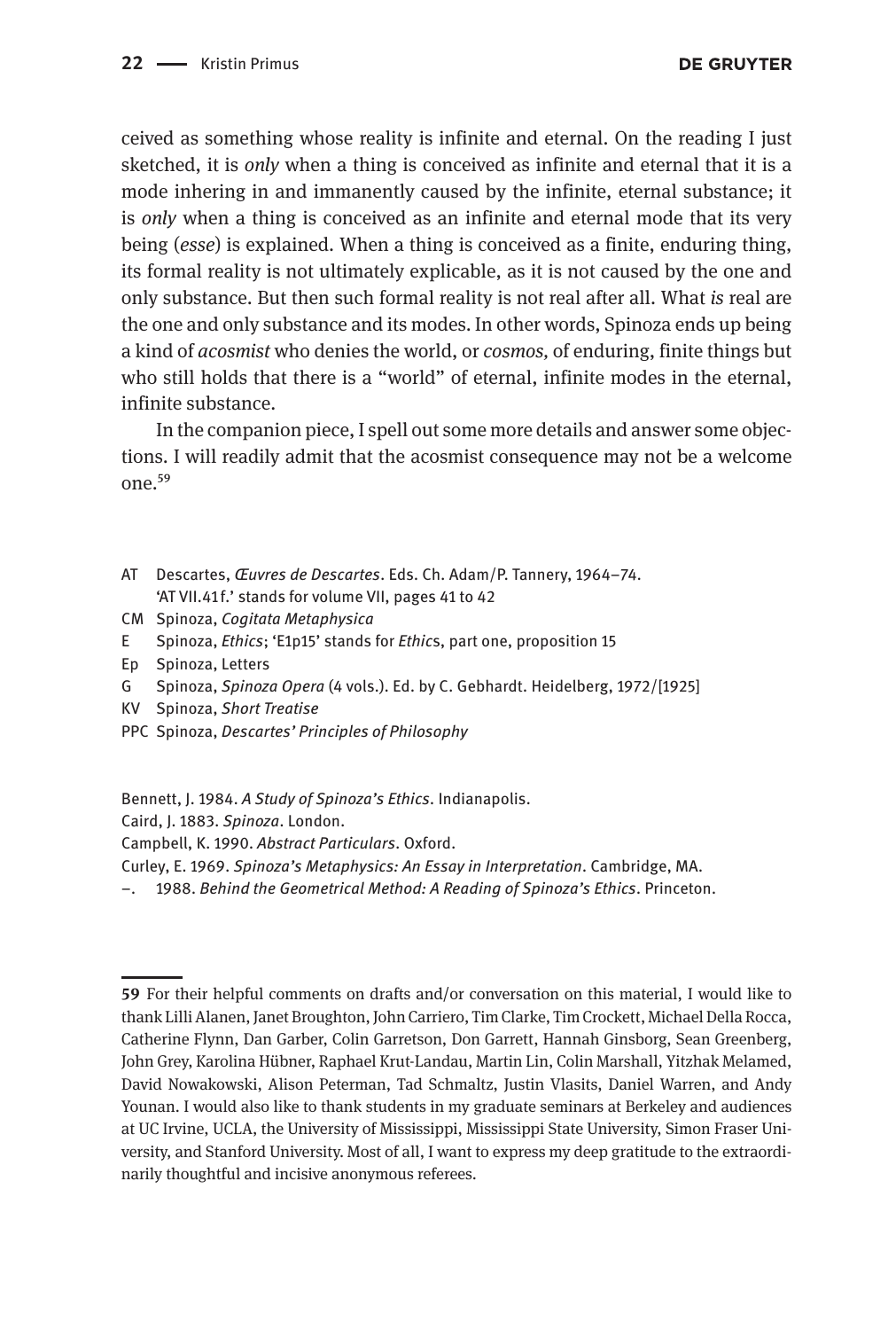1990. "Notes on a Neglected Masterpiece (II); The TTP as a Prolegomenon to the Ethics." In *Central Themes in Early Modern Philosophy*, ed. by J. A. Cover/M. Kulstad. Delahunty, R. J. 1985. *Spinoza*. London.

Della Rocca, M. 1996. *Representation and the Mind-Body Problem in Spinoza*. Oxford.

- 2008a. "Rationalism Run Amok: Representation and the Reality of the Emotions in Spinoza." In *Interpreting Spinoza*. Ed. by Ch. Huenemann. Cambridge, 26–52.
- –. 2008b. *Spinoza*. New York.
- –. 2012. "Rationalism, Idealism, Monism, and Beyond." In *Spinoza and German Idealism*. Ed. by E. Forster/Y. Melamed. Cambridge, 7–26.

Descartes, R. 1964–74. *Œuvres de Descartes*. Ed. by Ch. Adam/P. Tannery, 12 vols. Paris. Donagan, A. 1988. *Spinoza*. Chicago.

Friedman, J. 1986. "How the Finite Follows from the Infinite in Spinoza's Metaphysical System." *Synthese* 69(3), 371–407.

Garber, D. 2015. "Superheroes in the History of Philosophy: Spinoza, Super-Rationalist." *Journal of the History of Philosophy* 53(3), 507–21.

Garrett, A. 2003. *Meaning in Spinoza's Method*. Cambridge.

- Garrett, D. 1991. "Spinoza's Necessitarianism." In *God and Nature in Spinoza's Metaphysics*. Ed. by Y. Yovel. Leiden, 191–218.
- –. 2009. "Spinoza on the Essence of the Human Body and the Part of the Mind that is Eternal." In *Cambridge Companion to Spinoza's Ethics*. Ed. by O. Koistinen. Cambridge, 284–302.
- –. 2017. "The Puzzle of Misrepresentation and Error in Spinoza's Philosophy of Mind." In *The Oxford Handbook of Spinoza*. Ed. by M. Della Rocca. Oxford.
- Grey, J. (2014). "Spinoza on Composition, Causation, and the Mind's Eternity." *British Journal for the History of Philosophy* 22(3), 446–67.
- Gueroult, M. 1974/[1968]. *Spinoza*, 2 vols. Paris.

Hardin, C. L. 1978. "Spinoza on Immortality and Time." In *Spinoza: New Perspectives*. Ed. by R. W. Shahan/J. I. Biro. Norman, 129–38.

- Hübner, K. 2017. "The Trouble with Feelings, or Spinoza on the Identity of Power and Essence." *Journal of the History of Philosophy* 55(1), 35–53.
- –. 2019. "Spinoza on Intentionality, Materialism, and Mind-body Relations." *Philosophers' Imprint* 43, 1–23*.*

Jarrett, C. 2001. "Spinoza's Distinction between Essence and Existence." *Iyyun: The Jerusalem Philosophical Quarterly* 50, 245–52.

Laerke, M. 2017. "Aspects of Spinoza's Theory of Essence." In *The Actual and The Possible*. Ed. by M. Sinclair. Oxford.

- –. 2017. "Leibniz's Encounter with Spinoza's Monism, October 1675 to February 1678." In *The Oxford Handbook of Spinoza*. M. Della Rocca (ed.). Oxford.
- Leibniz, G. W. 1999. *Réfutation inedite de Spinoza.* Ed. by M. de Gaudemar/trans. by L. A. Foucher de Careil. Paris.
- Lennox, J. 1976. "The Causality of Finite Modes in Spinoza's Ethics." *Canadian Journal of Philosophy* 6(3), 479–500.
- Lin, M. 2012. "Rationalism and Necessitarianism," *Noûs* 46 (3): 418–48.
- Martin, C. (2008). "The Framework of Essences in Spinoza's *Ethics*." *British Journal for the History of Philosophy* 16(3), 489–509.
- Matson, W. 1990. "Body, Essence and Mind Eternity in Spinoza." In *Spinoza: Issues and Directions*. Ed. by E. Curley/P.-F. Moreau. Leiden, 82–95.